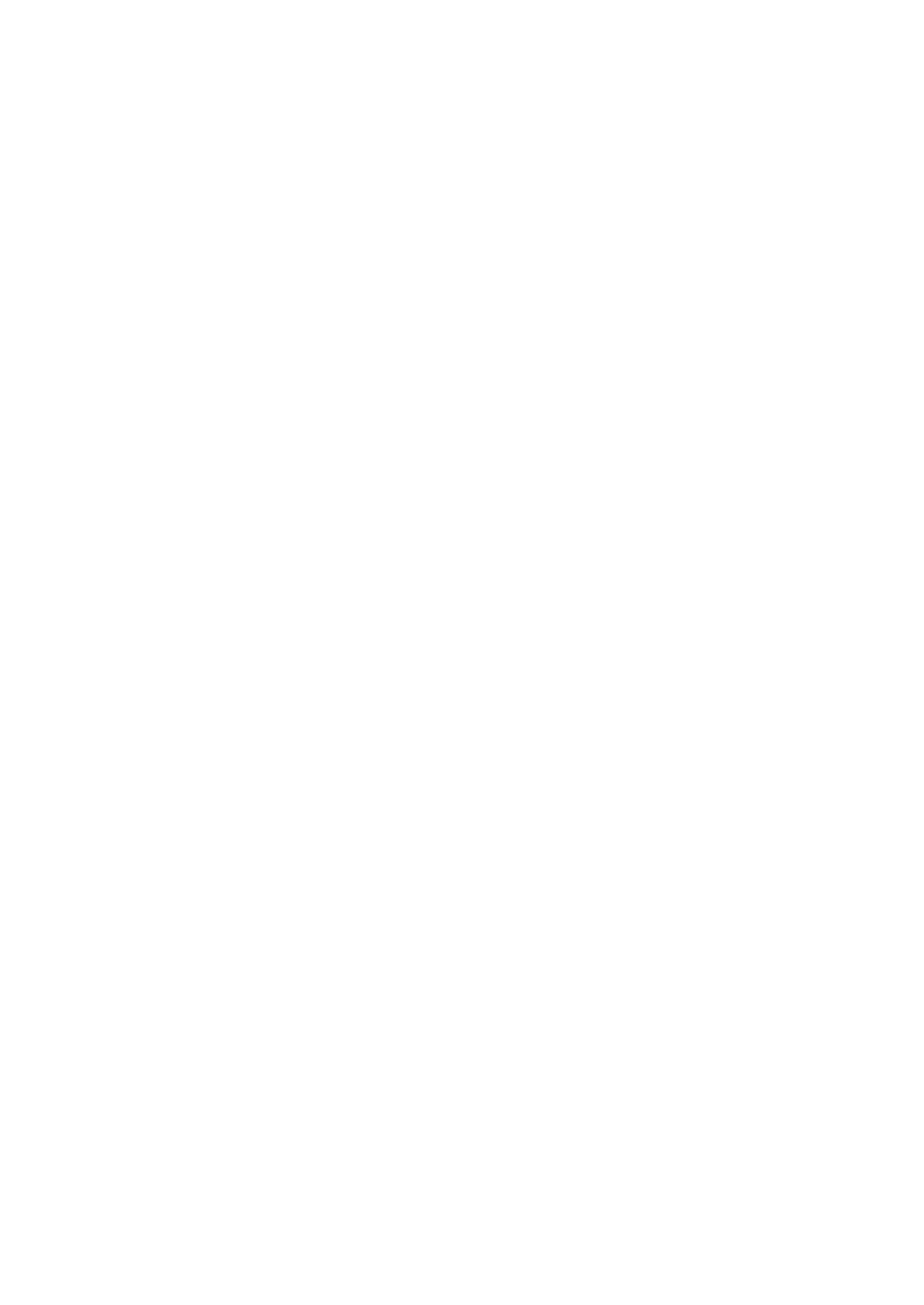#### **Impressum**

**Herausgeber** Prof. Dr. Horst Rottmann (FH Amberg-Weiden) Prof. Dr. Franz Seitz (FH Amberg-Weiden)

Fachhochschule Amberg-Weiden, University of Applied Sciences, Abt. Weiden, Hetzenrichter Weg 15, D-92637 Weiden Telefon: +49 961 382-0 Telefax: +49 961 382-110 e-mail: Weiden@fh-amberg-weiden.de Internet: www.fh-amberg-weiden.de

**Druck** Hausdruck

Die Beiträge der Reihe "FH im Dialog: Weidener Diskussionspapiere" erscheinen in unregelmäßigen Abständen.

Bestellungen schriftlich erbeten an: Fachhochschule Amberg-Weiden, Abt. Weiden, Bibliothek, Hetzenrichter Weg 15, D-92637 Weiden Die Diskussionsbeiträge können elektronisch unter www.fh-amberg-weiden.de abgerufen werden.

Alle Rechte, insbesondere das Recht der Vervielfältigung und Verbreitung sowie der Übersetzung vorbehalten. Nachdruck nur mit Quellenangabe gestattet.

**ISBN 3-937804-02-1**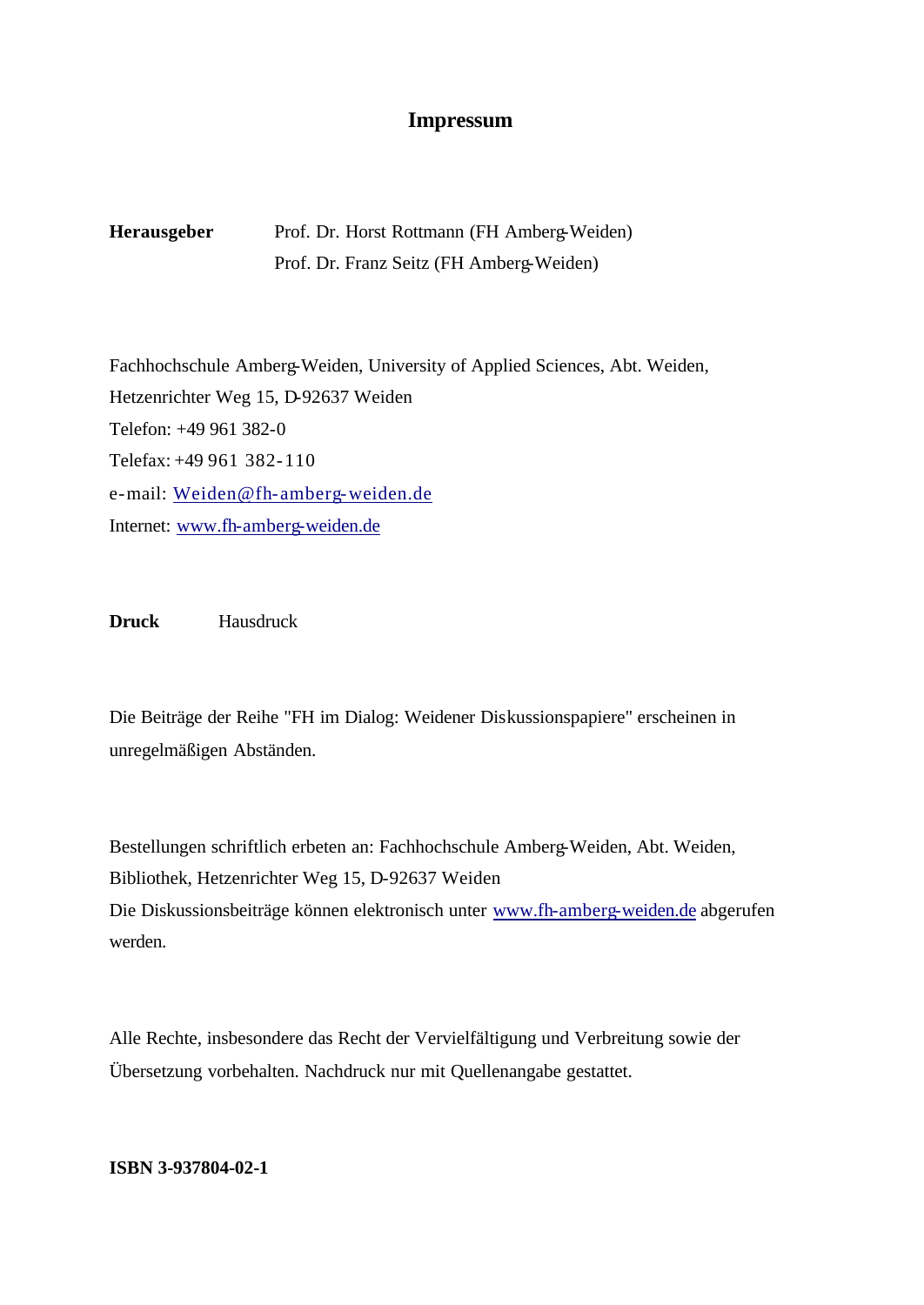# **Explaining the US Bond Yield Conundrum**

## Harm Bandholz<sup>#</sup>, Jörg Clostermann\*, Franz Seitz<sup>+</sup>

#### January 2007

\*) Bayerische HypoVereinsbank

 $*$ ) University of Applied Sciences  $*$ <sup>+)</sup> University of Applied Sciences Global Research 10 Ingolstadt 10 Weiden<br>Arabellastraße 12 Esplanade 10 Hetzenri Esplanade 10 Hetzenrichter Weg 15 D-81925 München D- 85049 Ingolstadt D-92637 Weiden Germany Germany Germany Germany Germany [harm.bandholz@hvb.de](mailto:harm.bandholz@hvb.de) [joerg.clostermann@fh-ingolstadt.de](mailto:gerhard.roesl@bundesbank.de) [f.seitz@fh-amberg-weiden.de](mailto:f.seitz@fh-amberg-weiden.de)

#### **Abstract:**

We analyze if and to what extent fundamental macroeconomic factors, temporary influences or more structural factors have contributed to the low levels of US bond yields over the last few years. For that purpose, we start with a general model of interest rate determination. The empirical part consists of a cointegration analysis with an error correction mechanism. We are able to establish a stable long-run relationship and find that the behavior of bond yields, even during the last two years, can well be explained. Alongside the more traditional macroeconomic determinants like core inflation, monetary policy and the business cycle, we also include foreign holdings of US Treasuries. The latter should capture the frequently mentioned structural effects on long-term interest rates. Finally, our bond yield equation outperforms a random walk model in different forecasting exercises.

Keywords: bond yields, interest rates, cointegration, inflation, forecasting

JEL: C32, E43, E47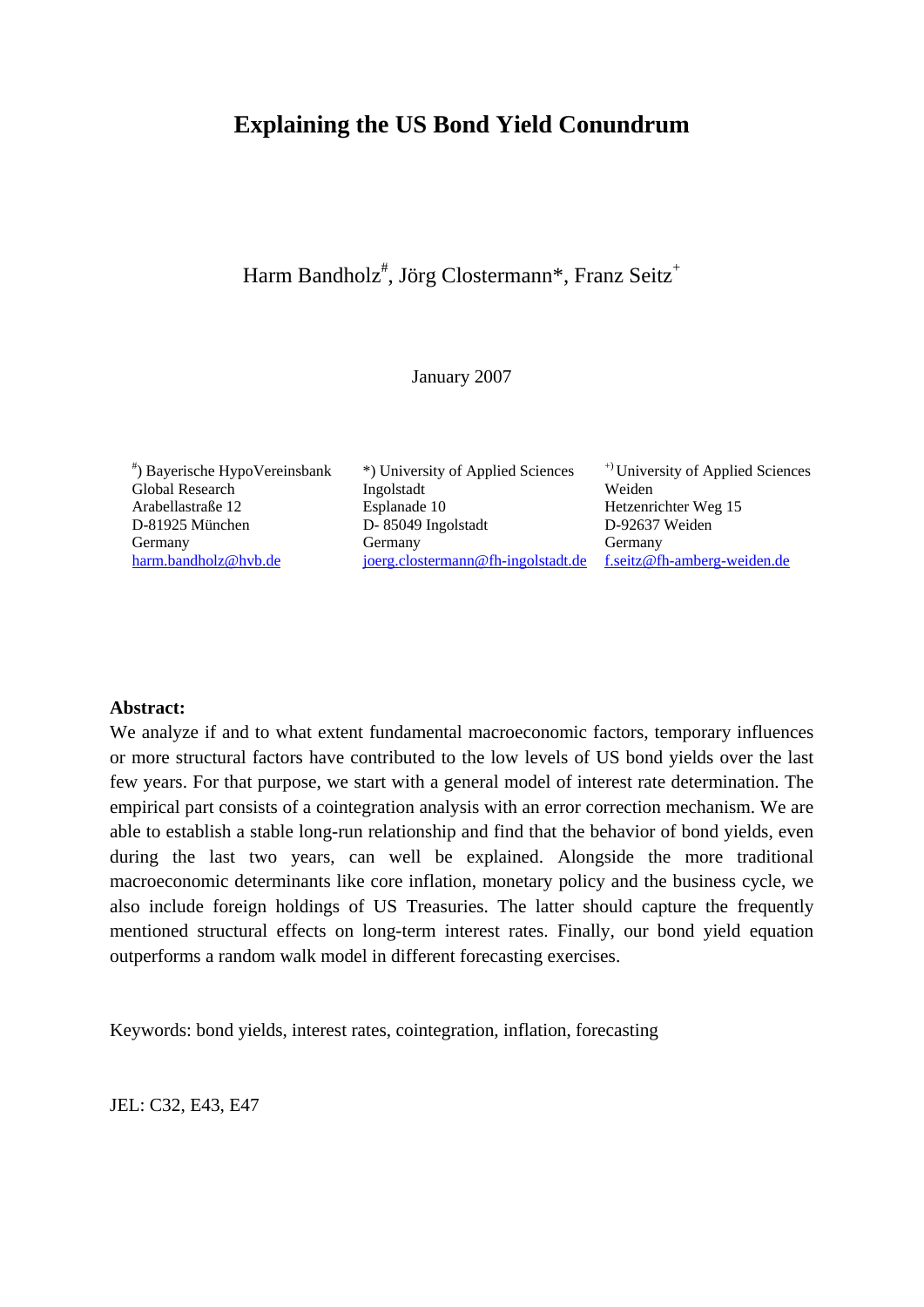#### **Deutscher Abstract:**

In dem vorliegenden Papier untersuchen wir, ob und in welchem Ausmaß fundamentale makroökonomische Faktoren, temporäre Einflüsse und/oder strukturelle Faktoren zum niedrigen Niveau der Renditen in den USA in den letzten Jahren beigetragen haben. Dafür gehen wir von einem allgemeinen Zinsbestimmungsmodell aus. Die empirische Umsetzung verwendet eine Kointegrationsanalyse mit einem Fehlerkorrekturmechanismus. Es gelingt uns, eine stabile Langfristbeziehung für die Renditen aufzustellen, mit der wir die Entwicklung der Renditen, auch in den letzten Jahren, befriedigend nachvollziehen können. Neben den mehr traditionellen Faktoren wie Kerninflation, Geldpolitik und Konjunktur, berücksichtigen wir auch die ausländische Nachfrage nach US-Staatsanleihen. In letzterer dürften sich strukturelle Einflüsse auf die Renditen niederschlagen. Mit der präferierten Renditegleichung kann ein Random Walk in verschiedenen Prognoseszenarien geschlagen werden.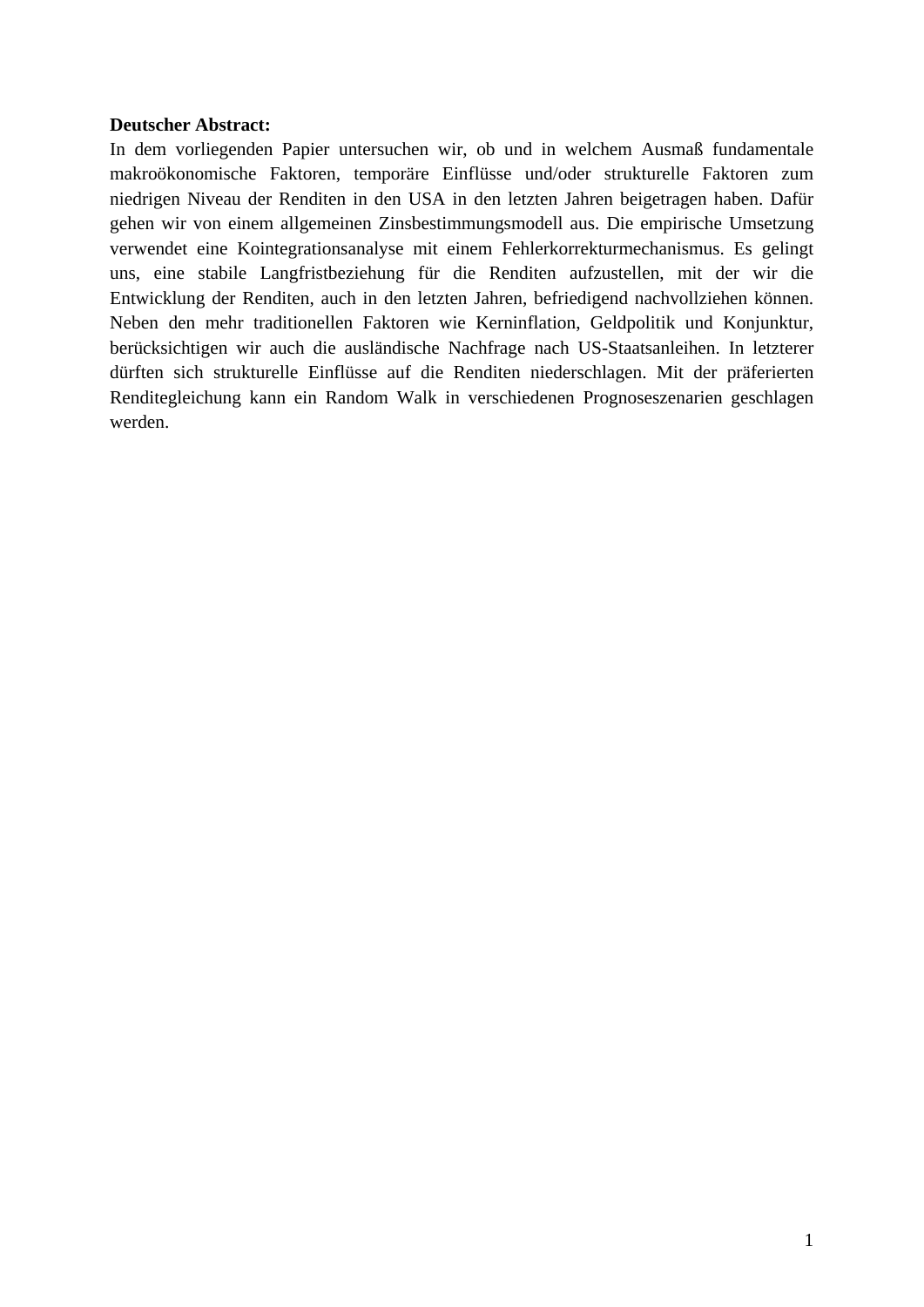# **Explaining the US Bond Yield Conundrum**[∗](#page-5-0)

#### **1. Introduction**

1

Long-term interest rates in Europe and in the US fell to all-time lows in the last few years. And despite a rebound, they still have been traded at historically low levels in 2006, especially in the US. This is even more remarkable as the economic environment during the same time has been unfavorable for Treasuries: The US economy has so far been growing above trend, the Fed has raised its target rate several times and core inflation has been increasing since 2004.

In his February 2005 testimony before the Committee on Banking, Housing, and Urban Affairs of the U.S. Senate, Alan Greenspan asserted: "For the moment, the broadly unanticipated behavior of world bond markets remains a conundrum. Bond price movements may be a short-term aberration, but it will be some time before we are able to better judge the forces underlying recent experience." In the monthly report of April 2005, the ECB also stated that macroeconomic fundamental factors alone cannot explain the development of long-term interest rates and pointed to structural factors that are behind recent bond market developments. "A number of changes in the regulatory environment for pension funds and life insurance corporations appear to be under way in the euro area and the United States, which aim to reduce the problems of mismatches between the duration of their assets and liabilities. It is generally perceived that these regulatory changes will favor the purchase of bonds over other asset classes by pension funds and life insurance corporations." (ECB, 2005, 23). As a result of these changes and anticipatory effects of the proposed legislation, there may have been an increase in the structural demand for bonds of longer maturities from institutional investors which contributed to a bullish market.

While some of these more structural factors point to a possible permanent change in longterm real interest rates, there are hints that other, more temporary market influences related to speculative behavior may have played a role, too. The alleged widespread use of so-called carry trades - borrowing at low short-term interest rates and investing in higher yielding, longer-term maturities - appears to exploit market trends, and thus may have amplified the downturn in long-term interest rates. Speculative flows of this sort, however, are likely to be

<span id="page-5-0"></span><sup>∗</sup> We thank seminar and workshop participants of the ROME network, the Institute of the German Economy and the Bayerische HypoVereinsbank as well as D. Dakshaw and B. Schnatz for helpful comments. The views expressed here are those of the authors and do not necessarily represent those of the Bayerische HypoVereinsbank AG.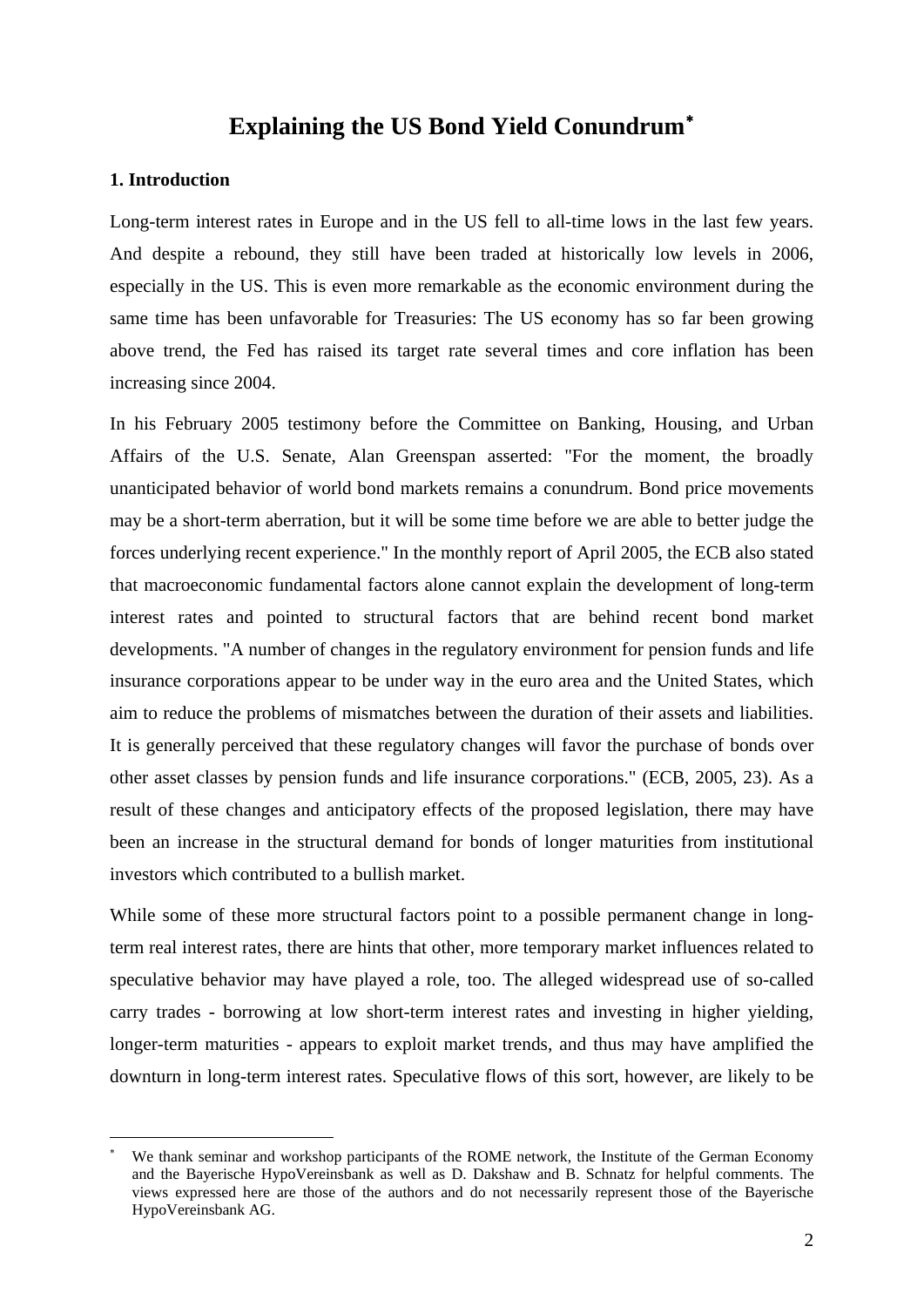reversed at some point and hence should not have a permanent effect on the level of long-term interest rates. In addition, as Bernanke et al. (2004) pointed out, the massive purchases of government bonds by Asian central banks probably have had a significant impact on longterm bond yields in the US. According to the ECB (2006), quantitative estimates about the yield impact of foreign reserve accumulation ranges from 30 to 200 basis points.

Moreover, recent empirical papers find tentative evidence that structural factors are at work. Clostermann and Seitz (2005) developed a traditional US-bond yield model driven by monetary policy, the business cycle and inflation expectations. Although the out-of-sample performance of their model was good, they conclude that, "there are hints of some instabilities in the last years". Kozicki and Sellon (2005, 29) suggest "that the key factor behind the conundrum is a large reduction in the term premium." Bandholz (2006) shows that the unexplained part of his US bond model increases to values not seen in the past when data for 2006 are included. Moreover, Rudebusch et al. (2006) confirm on the basis of empirical noarbitrage macro-finance models of the term structure "that the recent behavior of long-term yields has been unusual - that is, it cannot be explained within the framework of the models."

On the other hand, Fels and Pradhan (2006) find that a conundrum no longer exists. They state that "a drop of bond yields below their fair value such as the one seen last year did not represent a break with past pattern and, as such, did not require a new paradigm to explain it. In fact, our statistical tests suggest that the relationship between bond yields and our three fundamental factors (i.e., the real federal funds rate, inflation expectations and inflation volatiltiy, BCS) did not change significantly in recent years. And, as in previous episodes of overvaluation in the bond market, actual bond yields eventually corrected since the fall of 2005, rising towards their fundamental fair value."

To find out whether fundamental macroeconomic, temporary or more structural factors have been at work we proceed as in Clostermann and Seitz (2005). First, we discuss which fundamentals should theoretically determine bond yields. These are essentially the three macroeconomic factors identified by Dewachter and Lyrio (2006) and Diebold et al. (2006): monetary policy, inflation expectations and the business cycle which are augmented by structural factors.<sup>[1](#page-6-0)</sup> Next, we estimate an interest rate model for ten-year (10Y) US Treasury notes and analyze whether there are hints of unexplained interest rate developments and of overvaluations of the bond market in recent years. In doing so, we also derive a "fair value"

1

<span id="page-6-0"></span><sup>1</sup> The first three variables are also the main determinants of nominal yields on one-year Treasury bills in Mehra (1995) in a sample from 1955 to 1994. This is exactly the macroeconomic interpretation of Dewachter and Lyrio (2006) of the three latent factors often found in standard finance models of the yield curve.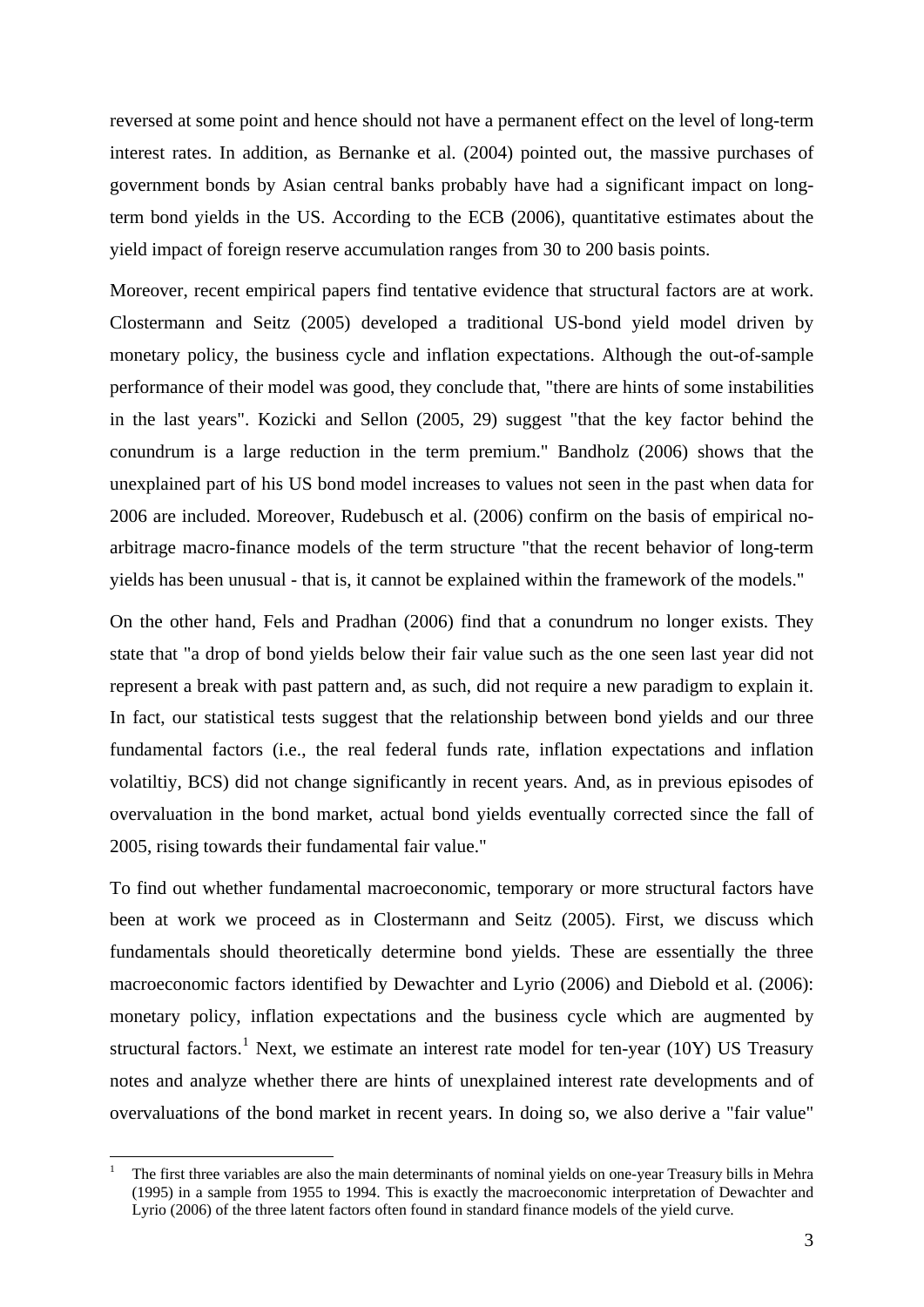for the yield of 10Y Treasuries which we compare to actual developments to get an idea of the magnitude of the evolving disequilibrium. This helps to answer the question whether the bond market overvaluation in 2005/06 has been unusually strong in a historical context. Furthermore, we perform some out-of-sample forecasting exercises of our preferred model and compare it to a random walk model.

The existing empirical literature approaches the problem of bond yield determination in four different ways. The first strand of literature looks for fundamental factors as explanatory variables (see, e.g., Mehra, 1995; Caporale and Williams, 2002; Brooke et al., 2000; Durré and Giot, 2005). The second approach uses high-frequency (in most cases daily) data to analyze the reaction of yields to news or announcements (see, e.g., Monticini and Vaciago, 2005; Demiralp and Jordà, 2004). The third kind of models discusses the international transmission of shocks with respect to bond markets (see, e.g., Ehrmann et al., 2005). And, finally, the fourth approach combines bond yield modeling strategies from a finance and macroeconomic perspective to get a comprehensive understanding of the whole term structure of interest rates (e.g. Dewachter and Lyrio, 2006; Diebold et al., 2006). Our view is a synthesis of especially 1 and 3, but also partly borrows from 4.

#### **2. What determines interest rates? Some theory**

Generally, interest rates should be determined by the supply of and the demand for loanable funds and their determinants including the production opportunities in the economy (depending on technological developments), the rate of time preference, risk aversion and the relative returns of alternative investments. Ideally, this would necessitate a dynamic and stochastic general equilibrium model of the economy with supply and demand conditions derived from first principles. $<sup>2</sup>$  $<sup>2</sup>$  $<sup>2</sup>$  So far, however, DSGE models with an elaborated financial</sup> sector are still in their infancy.

Therefore, and in line with other studies, our analysis starts with a general model for the term structure of interest rates:

(1) 
$$
r_t^l = r_t^s + rp(l, c_t)
$$

1

where  $r^l_i$  is the real long-term rate,  $r^s_i$  is the real short-term rate, *l* and *s* denote the terms of the bonds,  $c_t$  is a set of variables that influences investors' risk attitudes and  $rp$  is the function

<span id="page-7-0"></span><sup>2</sup> See for a prototype model in this spirit Christiano et al. (2005).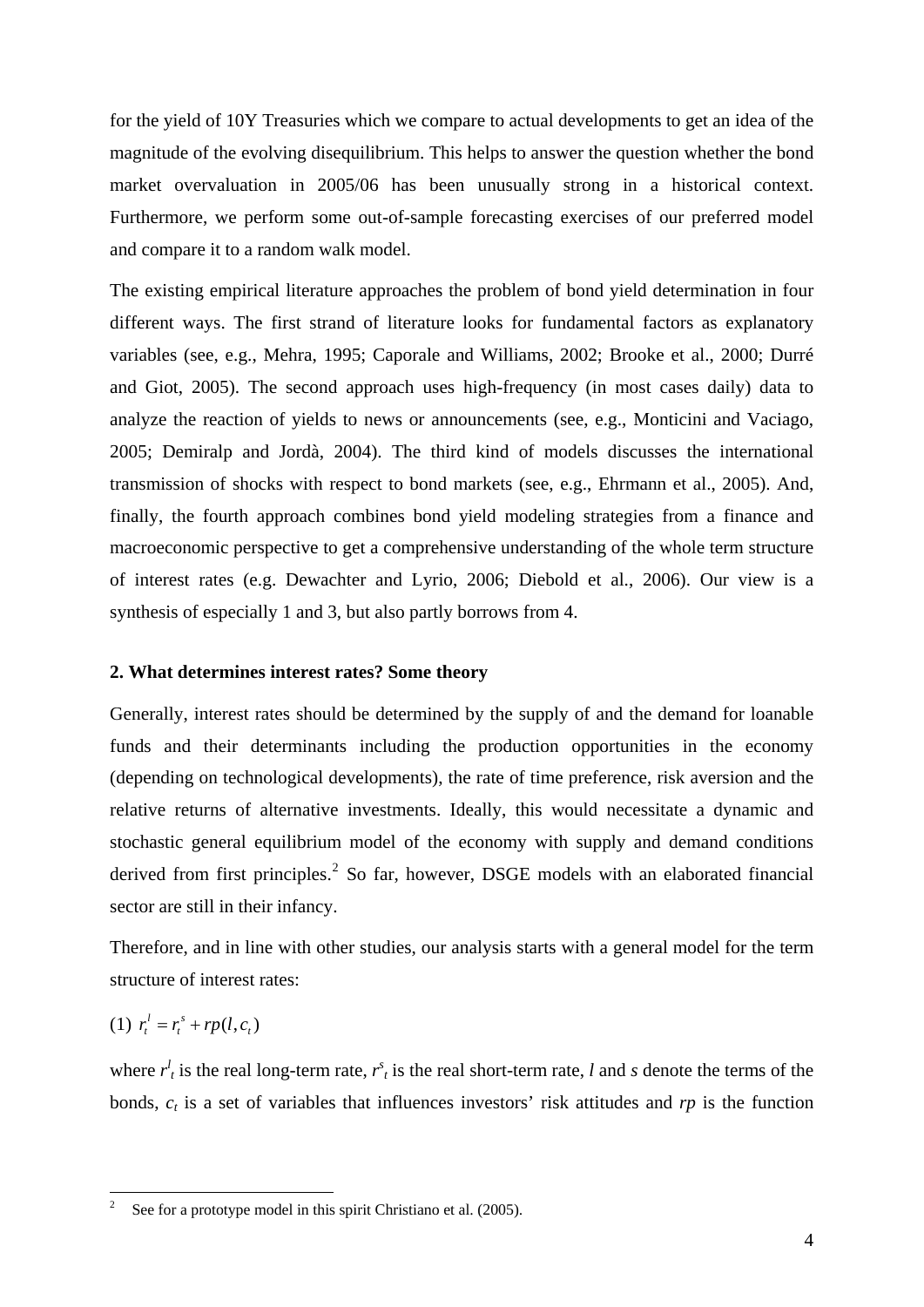defining that influence which gives us the term or risk premium in  $r<sup>l</sup><sub>t</sub>$  (Caporale and Williams, 2002, 121 $\lambda$ <sup>[3](#page-8-0)</sup>

To make (1) suitable for empirical work, we need information on the specifics of *rp*. Following Breedon, Henry and Williams (1999), Caporale and Williams (2002) and others, *ct* is a catch-all variable for risks arising from macroeconomic policy developments. Specifically, we define

(2)  $r_t^l = \beta r_t^s + \gamma r p(l, bc_t, etc_t)$ ,

where *bc* is a variable capturing the state of the business cycle. In "*etc*" different further factors influencing the macroeconomic environment could be subsumed. In this direction, Caporale and Williams (2002) as well as Paesani et al. (2006) analyze the fiscal position. Jordá and Salyer (2003) ask whether the liquidity situation helps to explain bond yields (see also ECB, 2005, 23). Durré and Giot (2005) investigate whether stock market variables are responsible for bond market developments. We decided to include an indicator variable which has already been considered in the past, but in a different way than we do (see Warnock and Warnock, 2005; Wu, 2005; Frey and Moëc, 2005). It refers to a changing structural demand by foreigners for US Treasuries. A more concrete description and discussion are provided in section 3.1.

(1) and (2) are specified in real terms. Two problems arise in this context (Caporale and Williams, 2002, 122). First, real rates are not directly observable but have to be proxied for empirical work. Second, the strength of the effect of expected inflation on nominal long-term rates  $(i^l)$  is ambiguous. It might be a one-to-one relationship if the Fisher effect holds. This is the case in all models in which the real interest rate does not depend on monetary variables and monetary neutrality holds. It is violated, however, in models where an increase in expected inflation lowers the real interest rate (e.g. Tobin, 1965). Even a greater than one-toone relationship is possible as in Tanzi (1976). Therefore, we change (2) and leave the exact response of  $i^l$  to expected inflation open.

(3)  $i_t^l = \beta_1 i_t^s + \beta_2 \pi_t^e + \gamma r p(l, bc_t, etc_t)$ 

<u>.</u>

where  $i^l$  ( $i^s$ ) is the nominal long-term (short-term) interest rate and  $\pi^e$  is expected inflation. This suggests estimation of the following equation:

<span id="page-8-0"></span><sup>3</sup> (1) already shows that, if economic surprises are minimal and there are no reasons to revise expected future short-term rates, then there should be no trend in long-term rates (see also Poole, 2005).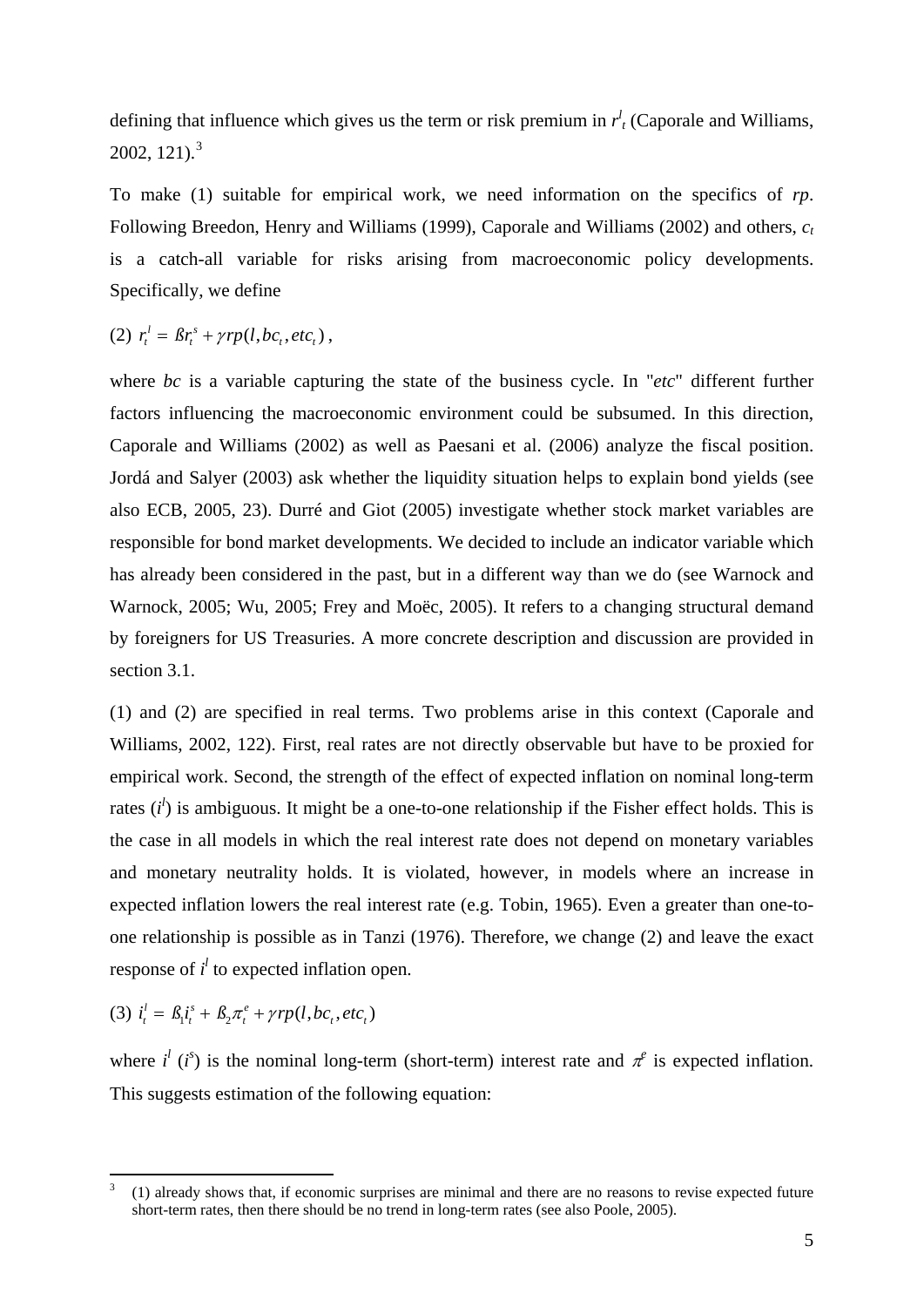(4) 
$$
i_{t}^{l} = \alpha_{o} + \beta_{1}i_{t}^{s} + \beta_{2}\pi_{t}^{e} + \gamma_{1}bc_{t} + \sum_{i=2}^{n} \gamma_{i} etc_{t,i} + \varepsilon_{t}
$$

where  $\alpha_0$  is a constant and  $\varepsilon_t$  is a white-noise error term.

Equations (3) and (4) have several testable economic implications and allow the testing of various hypotheses. For example, the pure expectations hypothesis implies  $\alpha_0 = \gamma_i = \beta_2 = 0$  $\nabla i$  and  $\beta_i = 1$ . If the Fisher effect holds either for the long-term or the short-term interest rate,  $(\beta_1 + \beta_2) = 1$ . For  $\alpha_0 \neq 0$ , we would have a constant term-premium model. If an exogenous higher demand for US bonds (*d*) occurs, we would get γ*2 < 0*. Finally, the coefficient on *bc* may be positive or negative depending on whether the supply of or the demand for bonds changes more with altered business cycle conditions.

This framework allows us to test empirically whether macroeconomic factors and/or structural factors and/or temporary factors are important determinants of interest rates. However, proper inference can only be drawn within an appropriate econometric framework. This will be discussed in the next section.

#### **3. Estimation**

#### **3.1 The Data**

In what follows, we estimate an equation for yields of 10Y US Treasuries from the mid 1980s until mid-2006. Thus, we concentrate mainly on the Greenspan era. On the right hand side, we distinguish between long-run influences and determinants of short-run dynamics. This split is done by economic reasoning and unit root tests. The short-term interest rate is the 3-month money market rate. Both interest rates are end-of-month data. End-of-month data have the advantage of incorporating all information of the respective month and, in contrast to monthly averages, do not introduce smoothness into the data which in turn leads to autocorrelation in the residuals (Gujarati, 1995, 405). The two interest rates are shown in figure 1.

#### **Figure 1: Long-term and short-term interest rates**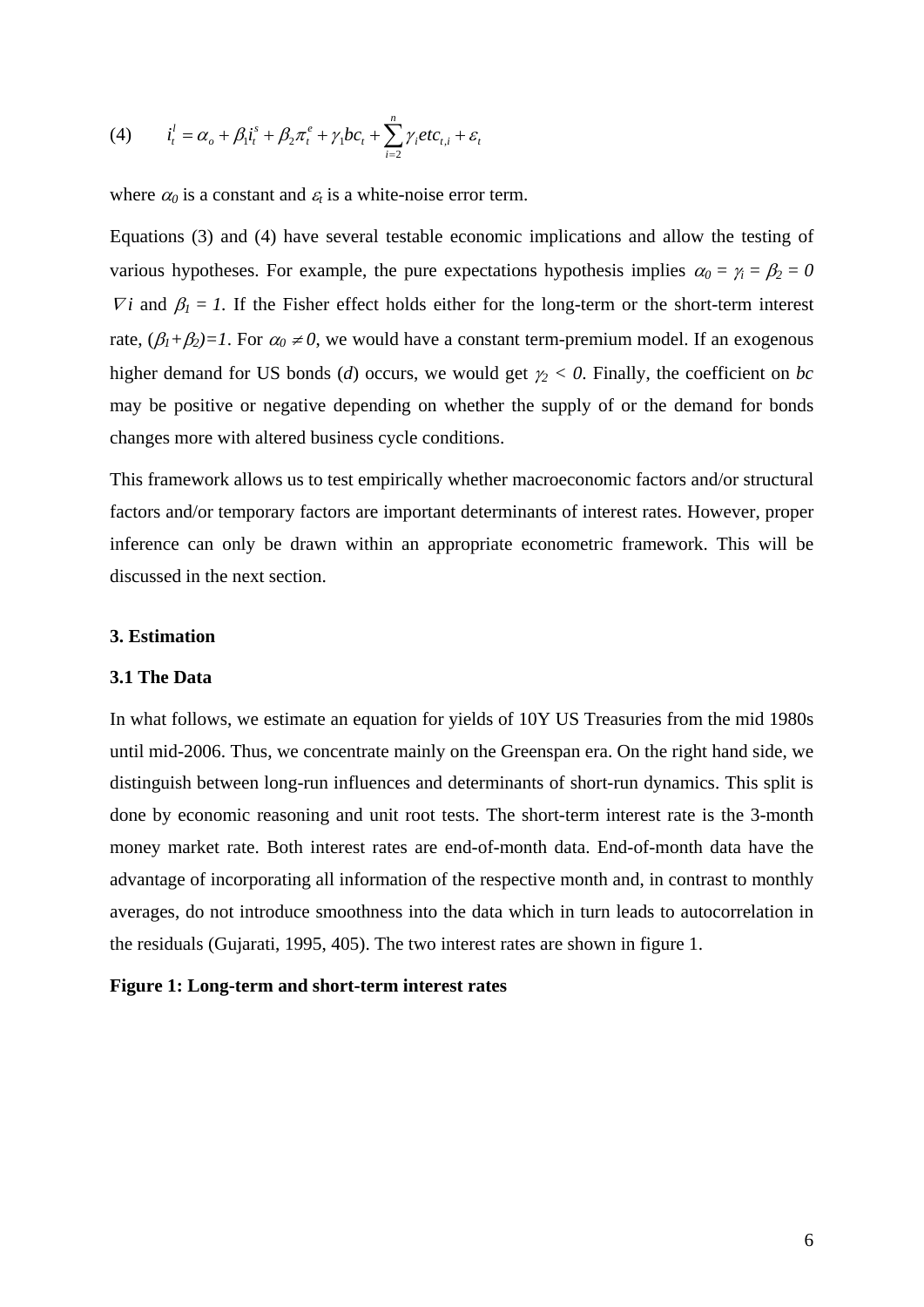

We measure inflation expectations with core inflation, i.e. the annual change of headline CPI excluding food and energy prices to capture the underlying price trend (see figure 2). $4$  As a measure for the state of the business cycle, we use the Institute for Supply Management's manufacturing index (*ism*, see figure 3). It has the advantage (and this is especially important for forecasting exercises) of not being revised and of being available with only a short publication lag.

#### **Figure 2: Core inflation**

1

<span id="page-10-0"></span><sup>4</sup> We get slightly worse statistical results with the headline CPI measure. An alternative to our preferred measure of inflation expectations would be the difference between conventional and inflation-indexed bonds (TIPS). However, as the first TIPS have only been issued by the US Treasury in the late 90s, their use would significantly shorten our sample.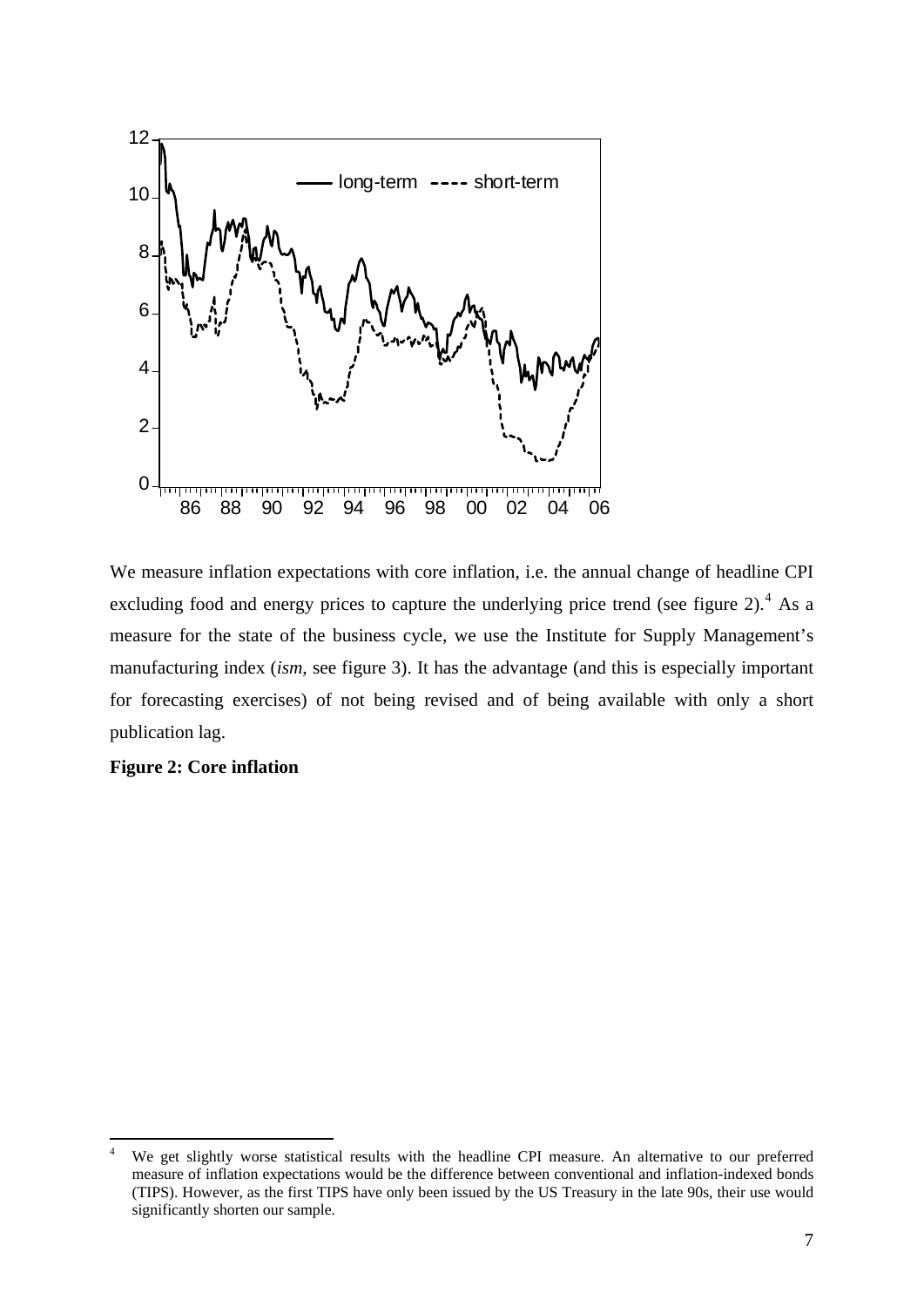





Our "d"-variable captures structural factors.<sup>[5](#page-11-0)</sup> As mentioned above, higher foreign demand for US Treasuries, due to (i) demand from Asian central banks, (ii) the recycling of petrodollars, (iii) the strong interest of institutional investors and (iv) liquidity-driven demand due to world-wide expansionary monetary policies, could be responsible for the low level of US

<span id="page-11-0"></span> We tried several other variables (e.g., the public debt and deficit situation, liquidity measures, stock market variables) which do not help to explain bond yields. Mehra (1995) also finds that fiscal policy measures do not affect bond yields once one controls for the effects of inflation expectations, monetary policy and real growth. In contrast, Paesani et al. (2006, 4), who disregard output developments, conclude for Germany, Italy and the US that "a more sustained debt accumulation leads at least temporarily to higher long-term interest rates."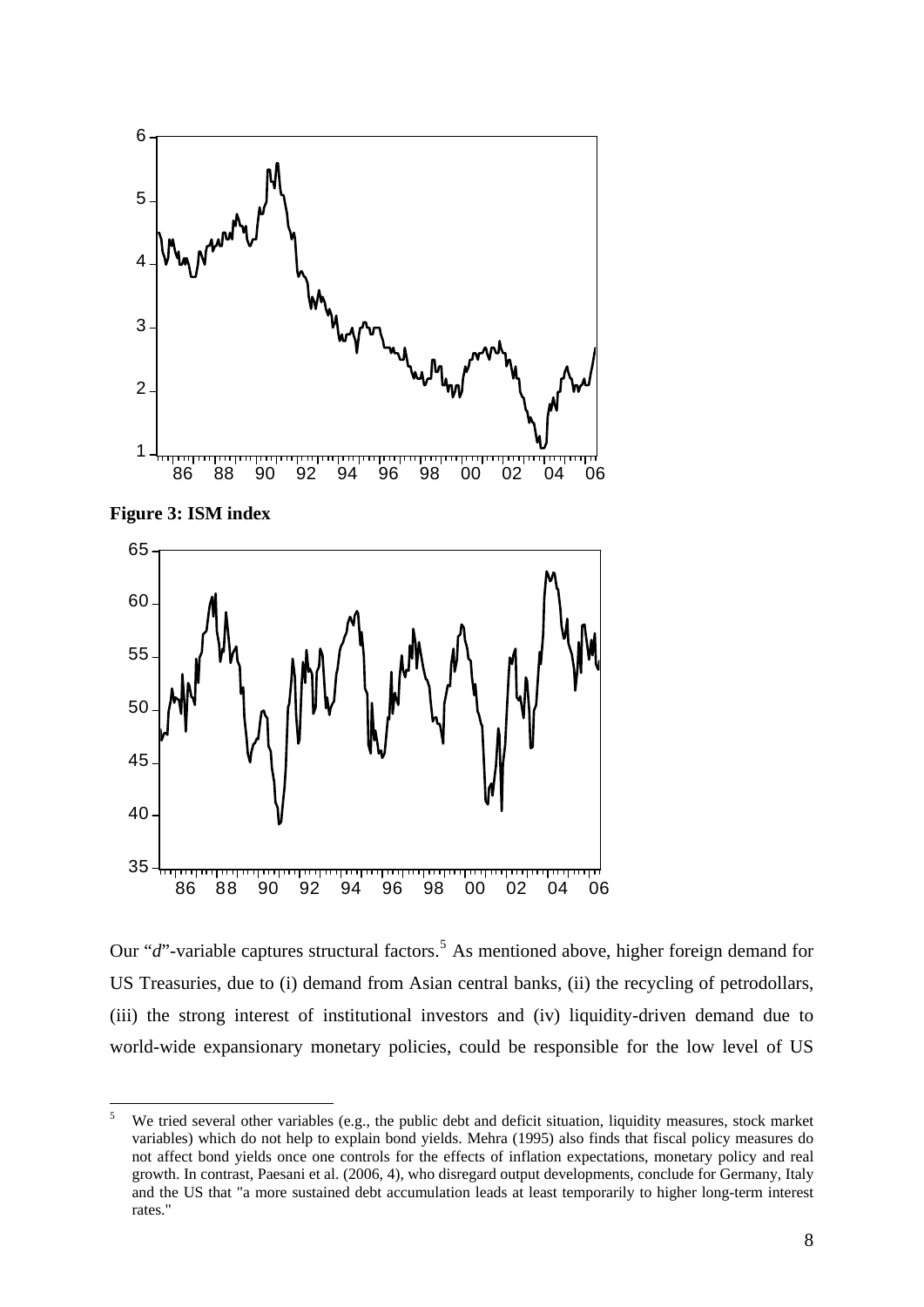bond yields during the last two years. To quantify the influence of these factors, we include official and private foreign holdings of US Treasuries ("Treasury Securities") in percent of the overall federal debt ("total liabilities"). $<sup>6</sup>$  $<sup>6</sup>$  $<sup>6</sup>$  The following figure 4 shows that, since the</sup> beginning of the Japanese FX market intervention in 2002, the external debt of the US in the form of Treasuries has increased considerably. Overall, the volume of Treasuries held by foreigners nearly doubled between 2002 and 2006 from USD 1,100 bn to USD 2,000 bn. This is equivalent to about 35% of Federal Government`s total liabilities.



**Figure 4: Foreign holdings of US Treasuries in % of federal debt outstanding** 

Our sample of monthly data runs from 1986:1 to 2006:6. All variables, except interest rates, the inflation rate and the foreign debt ratio, are in logarithms. The difference operator Δ refers to first (monthly) differences. $<sup>7</sup>$  $<sup>7</sup>$  $<sup>7</sup>$ </sup>

#### **3.2 Econometric analysis**

<u>.</u>

Standard unit root tests suggest that most of our variables are *I(1)* in levels and stationary in first differences.<sup>[8](#page-12-2)</sup> The only exception is the "*ism*" index which (in line with theoretical

<span id="page-12-0"></span><sup>6</sup> Wu (2005) shows that it is not convincing to only concentrate on increases in purchases of US Treasury securities by foreign central banks.

<span id="page-12-1"></span>All data are available upon request and can alternatively be downloaded at [http://freenet](http://freenet-homepage.de/clostermann/data_us_bonds.xls) $homepage.de/clostermann/data us bonds.xls.$ 

<span id="page-12-2"></span>Test results in detail are available from the authors upon request.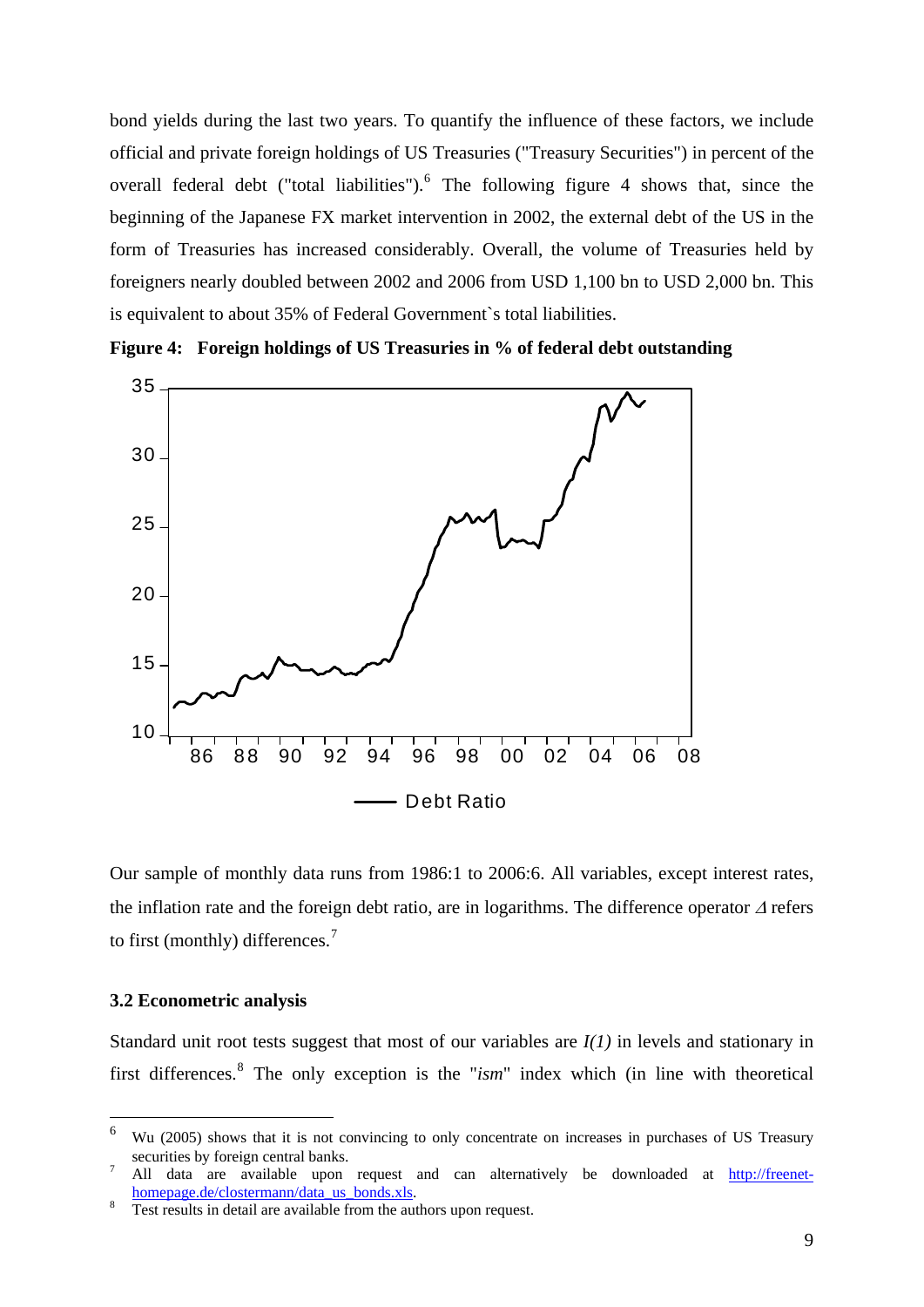considerations) is identified as a stationary variable. Owing to the non-stationarity of the time series, the nominal long-term yield is estimated within a vector error correction model (*VECM*) based on the procedure developed by Johansen (1995; 2000). This approach seems to be particularly suited to verify the long-term equilibrium (cointegration) relationships on which the theoretical considerations are based. The empirical analysis starts with an unrestricted *VECM* which takes the following form:

(5) 
$$
\Delta y_t = \Pi y_{t-1} + \sum_{i=1}^{k-1} \Gamma_i \Delta y_{t-i} + \Psi x_t + \eta + \varepsilon_t,
$$

where  $y_t$  represents the vector of the non-stationary variables  $i^l$ ,  $i^s$ ,  $\pi^e$  and *d*.  $\varepsilon$  denotes the vector of the independently and identically distributed residuals,  $\mathbf{\Psi}$  is the coefficient matrix of exogenous variables and  $\eta$  the vector of constants. The number of cointegration relationships corresponds to the rank of the matrix  $\Pi$ . Granger's representation theorem asserts that if the coefficient matrix  $\Pi$  has reduced rank  $r < n$ , then there exist *(nxr)* matrices  $\alpha$  (the loading coefficients or adjustment parameters) and  $\beta$  (the cointegrating vectors) each with rank  $r$ (number of cointegration relations) such that  $\Pi = \alpha \beta'$  and  $\beta' y_t$  is  $I(0)$ . The cointegration vectors represent the long-term equilibrium relationships of the system. The loading coefficients denote the importance of these cointegration relationships in the individual equations and the speed of adjustment following deviations from long-term equilibrium. The lag order (*k*) of the system is determined by estimating an unrestricted *VAR* model in levels and using the information criteria suggested by Schwarz (*SC*) and Hannan-Quinn (*HQ*). All criteria recommend a lag length of 2 (see table 1).

| Lag | SC         | HQ         |
|-----|------------|------------|
|     | 13.62868   | 13.59482   |
|     | $-0.93903$ | $-1.10831$ |
| 2   | $-1.35017$ | $-1.65487$ |
| 3   | $-1.11267$ | $-1.55279$ |
| 4   | $-0.92327$ | $-1.49882$ |
| 5   | $-0.68674$ | $-1.39771$ |
| 6   | $-0.41889$ | $-1.26528$ |
|     | $-0.14877$ | $-1.13059$ |
| 8   | $-0.01870$ | $-1.13594$ |

|  | Table 1: Lag length tests |  |
|--|---------------------------|--|
|  |                           |  |

The number of cointegration vectors is verified by determining the cointegration rank with the trace-test and the max-eigenvalue-test. Both tests suggest one cointegration relationship, i.e. one equilibrium relationship between the non-stationary variables  $i^l$ ,  $i^s$ ,  $\pi^e$  and *d*. (see table 2).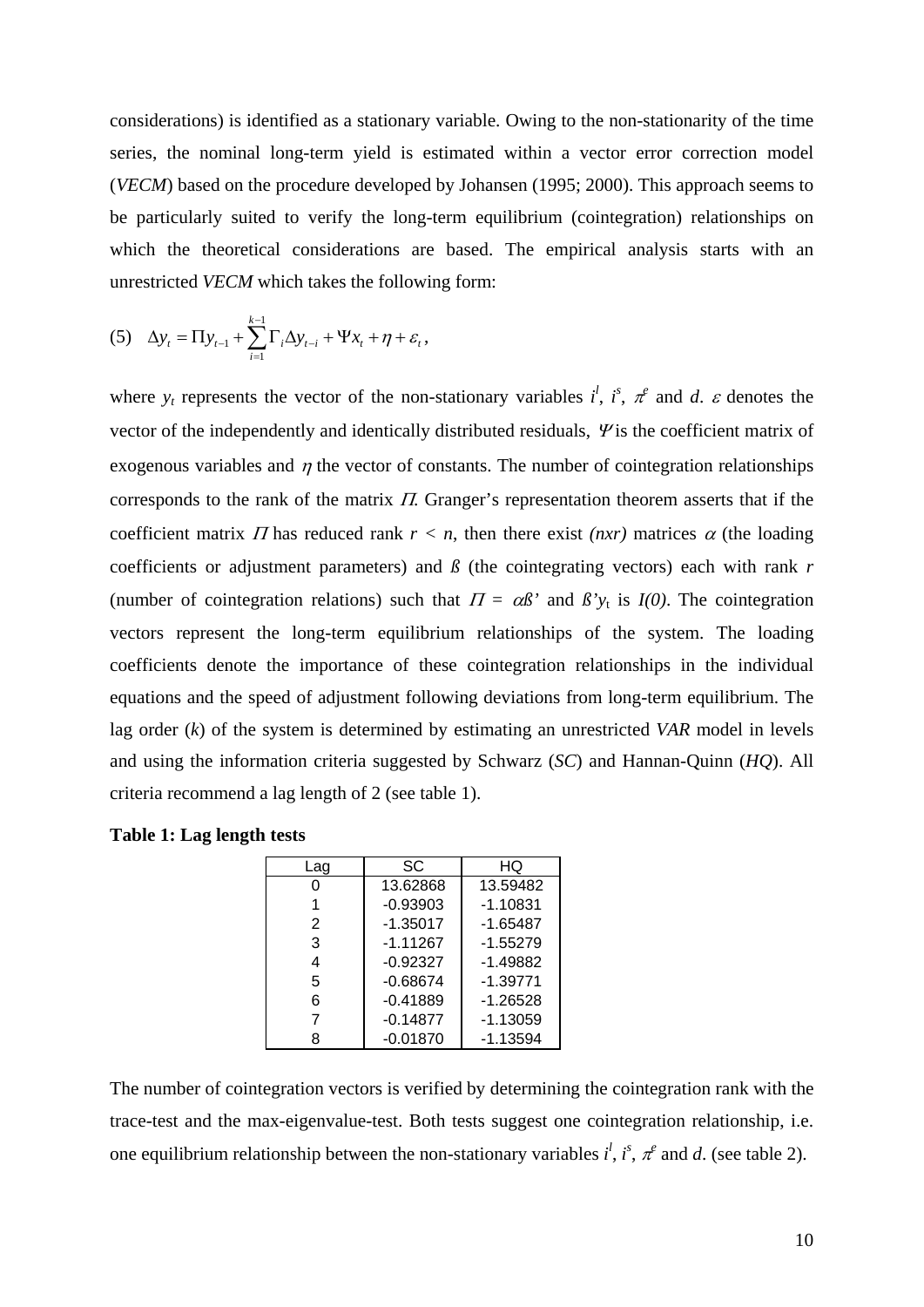| Unrestricted Cointegration Rank Test (Trace)              |                                                               |                  |                                                                        |         |  |  |
|-----------------------------------------------------------|---------------------------------------------------------------|------------------|------------------------------------------------------------------------|---------|--|--|
| Hypothesized<br>Trace                                     |                                                               |                  |                                                                        |         |  |  |
| No. of $CE(s)$                                            | Eigenvalue                                                    | Statistic        | Prob.**                                                                |         |  |  |
| None *                                                    | 0.1358                                                        | 55.1177          | 47.8561                                                                | 0.0090  |  |  |
| At most 1                                                 | 0.0522                                                        | 18.0517          | 29.7971                                                                | 0.5622  |  |  |
| At most 2                                                 | 0.0171                                                        | 4.4279           | 15.4947                                                                | 0.8661  |  |  |
| At most 3                                                 | 0.0002                                                        | 0.0443           | 3.8415                                                                 | 0.8332  |  |  |
|                                                           | Trace test indicates 1 cointegrating eqn(s) at the 0.05 level |                  |                                                                        |         |  |  |
|                                                           | * denotes rejection of the hypothesis at the 0.05 level       |                  |                                                                        |         |  |  |
|                                                           | **MacKinnon-Haug-Michelis (1999) p-values                     |                  |                                                                        |         |  |  |
|                                                           |                                                               |                  |                                                                        |         |  |  |
| Unrestricted Cointegration Rank Test (Maximum Eigenvalue) |                                                               |                  |                                                                        |         |  |  |
|                                                           |                                                               |                  |                                                                        |         |  |  |
| Hypothesized                                              |                                                               | Max-Eigen        |                                                                        |         |  |  |
| No. of $CE(s)$                                            | Eigenvalue                                                    | <b>Statistic</b> | <b>Critical Value</b>                                                  | Prob.** |  |  |
| None *                                                    | 0.1358                                                        | 37.0659          | 27.5843                                                                | 0.0023  |  |  |
| At most 1                                                 | 0.0522                                                        | 13.6238          | 21.1316                                                                | 0.3966  |  |  |
| At most 2                                                 | 0.0171                                                        | 4.3836           | 14.2646                                                                | 0.8168  |  |  |
| At most 3                                                 | 0.0002                                                        | 0.0443           | 3.8415                                                                 | 0.8332  |  |  |
|                                                           |                                                               |                  | Max-eigenvalue test indicates 1 cointegrating eqn(s) at the 0.05 level |         |  |  |
|                                                           | * denotes rejection of the hypothesis at the 0.05 level       |                  |                                                                        |         |  |  |

**Table 2: Test for the number of cointegration relationships in the VECM** 

Therefore, it seems reasonable to restrict the *VECM* to one cointegration relationship and, as the above mentioned unit root tests suggest, to include the indicator for the expected stance of the business cycle "*ism*" as a stationary (non-modeled exogenous) variable (with a lag length of 0 to 1) into the system. Hence, a *VECM* with the following structure is estimated:

$$
(6) \quad \begin{pmatrix} i_t^l \\ i_t^s \\ \pi_t^e \\ d_t \end{pmatrix} = \Gamma_1 \begin{pmatrix} \Delta i_{t-1}^l \\ \Delta i_{t-1}^s \\ \Delta \pi_{t-1}^e \\ \Delta d_{t-1} \end{pmatrix} + \begin{pmatrix} \alpha^{il} \\ \alpha^{is} \\ \alpha^{\pi} \\ \alpha^d \end{pmatrix} \begin{pmatrix} 1 & \beta^{is} & \beta^{\pi} & \beta^d \end{pmatrix} \begin{pmatrix} i_{t-1}^l \\ i_{t-1}^s \\ \pi_{t-1}^e \\ d_{t-1} \end{pmatrix} + \psi \begin{pmatrix} i s m_t \\ i s m_{t-1} \end{pmatrix} + \eta + \varepsilon_t \, .
$$

The long run relationship of this system – after the cointegration coefficients have been normalized to the long-term interest rate  $i^l - is$  obtained from  $(i^l - \beta^{is} \cdot i^s - \beta^a \cdot \pi^e - \beta^d \cdot d)$ , where the β*s* reflect the long-term coefficients.

To interpret the long-term relationship as an equation for the long-term interest rate, however, all variables except the long-term interest rate  $i^l$  have to be weakly exogenous, i.e. deviations from the long-term equilibrium are corrected solely through movements of  $i^l$ . As mentioned above, the extent to which the individual variables adjust to the long-term equilibrium is captured by the  $\alpha$ -values. In a formal test, the null of weak exogeneity of *i*<sup>s</sup>, *d* and  $\pi$ <sup>*e*</sup>  $(a^{iS} = \alpha^{d} = \alpha^{T} = 0)$  cannot be rejected at standard levels of significance ( $\chi^{2}(3) = 1.85$ , p-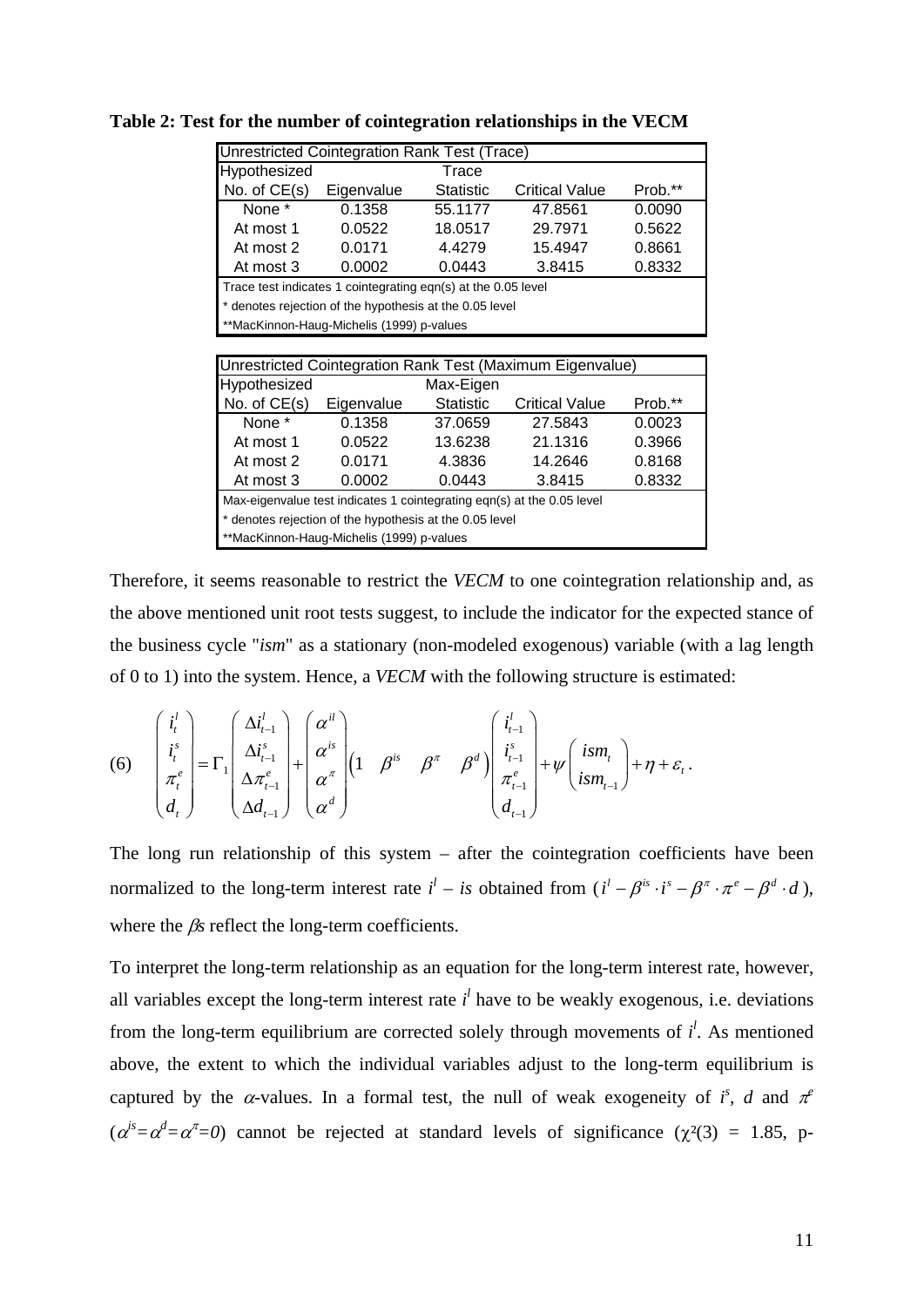value =  $0.60$ ).<sup>[9](#page-15-0)</sup> In contrast, the null of weak exogeneity of  $i^l$  has to be rejected at all levels of significance ( $\chi^2(1)$ = 21.41, p-value = 0.00). Summing up, the following regression results for the *VECM* ensue (see table 3). For reasons to be mentioned below, the results and their implications are not discussed here but in the context of equation (8).

| Cointegrating Eq:         | CointEq         |              |               |              |
|---------------------------|-----------------|--------------|---------------|--------------|
| i'.,                      | 1.00000         |              |               |              |
| $i_{-1}^s$                | $-0.34096$      |              |               |              |
|                           | $[-5.35907]$    |              |               |              |
| $\pi^e_{-1}$              | $-0.54466$      |              |               |              |
|                           | $[-3.27147]$    |              |               |              |
| d. <sub>1</sub>           | 0.08133         |              |               |              |
|                           | [3.64565]       |              |               |              |
| Constant                  | $-4.87872$      |              |               |              |
| <b>Error Correction:</b>  | Δi <sup>l</sup> | $\Delta i^s$ | $\Delta\pi^e$ | $\Delta d$   |
| $\alpha$                  | $-0.19123$      | 0.00000      | 0.00000       | 0.00000      |
|                           | $[-6.06881]$    | [NA]         | [NA]          | [NA]         |
| $\Delta i_{-1}^{\dagger}$ | 0.15323         | 0.08281      | $-0.01582$    | 0.01699      |
|                           | [2.36096]       | [1.62024]    | $[-0.49044]$  | [0.45743]    |
| $\Delta i_{-1}^s$         | $-0.18083$      | 0.03621      | 0.00656       | $-0.11276$   |
|                           | $[-2.02968]$    | [0.51606]    | [0.14809]     | $[-2.21123]$ |
| $\Delta\pi^\mathsf{e}$ -1 | 0.09165         | $-0.05428$   | $-0.02915$    | $-0.13977$   |
|                           | [0.71014]       | $[-0.53407]$ | $[-0.45440]$  | $[-1.89215]$ |
| $\Delta$ d <sub>-1</sub>  | 0.08131         | 0.02928      | 0.00029       | 0.71839      |
|                           | [1.06432]       | [0.48670]    | [0.00769]     | [16.4290]    |
| Constant                  | $-1.22078$      | $-1.09858$   | $-0.15435$    | $-0.17138$   |
|                           | $[-4.79346]$    | $[-5.47767]$ | $[-1.21949]$  | $[-1.17570]$ |
| log(ism)                  | 0.04843         | 0.02177      | $-0.00272$    | $-0.01146$   |
|                           | [5.13196]       | [2.92931]    | $[-0.58086]$  | $[-2.12069]$ |
| $log(ism_{-1})$           | $-0.02567$      | $-0.00100$   | 0.00552       | 0.01516      |
|                           | $[-2.76646]$    | $[-0.13728]$ | [1.19766]     | 2.85433]     |
| R-squared                 | 0.19572         | 0.20017      | 0.02051       | 0.53541      |
| S.E. equation             | 0.27806         | 0.21897      | 0.13819       | 0.15915      |
| F-statistic               | 8.55167         | 8.79494      | 0.73586       | 40.50041     |

**Table 3: Coefficients and test statistics of the VECM (t-values in brackets)** 

Owing to the weak exogeneity of the fundamentals, switching to a single equation error correction model (*SEECM*; Engle et al., 1983, Johansen, 1992) may improve the efficiency of the estimates. We test the existence of a stable long-run relationship within this approach according to an error correction model, i.e. the significance of the error correction term. To be more specific, we proceed with the single equation non-linear approach of Stock (1987)

<u>.</u>

<span id="page-15-0"></span><sup>9</sup> When exogeneity is tested for each variable separately the conclusions do not change:  $i^s$ :  $\chi^2(1) = 0.39$ , π:  $χ<sup>2</sup>(1)=0.39, d$ :  $χ<sup>2</sup>(1)=0.72$ .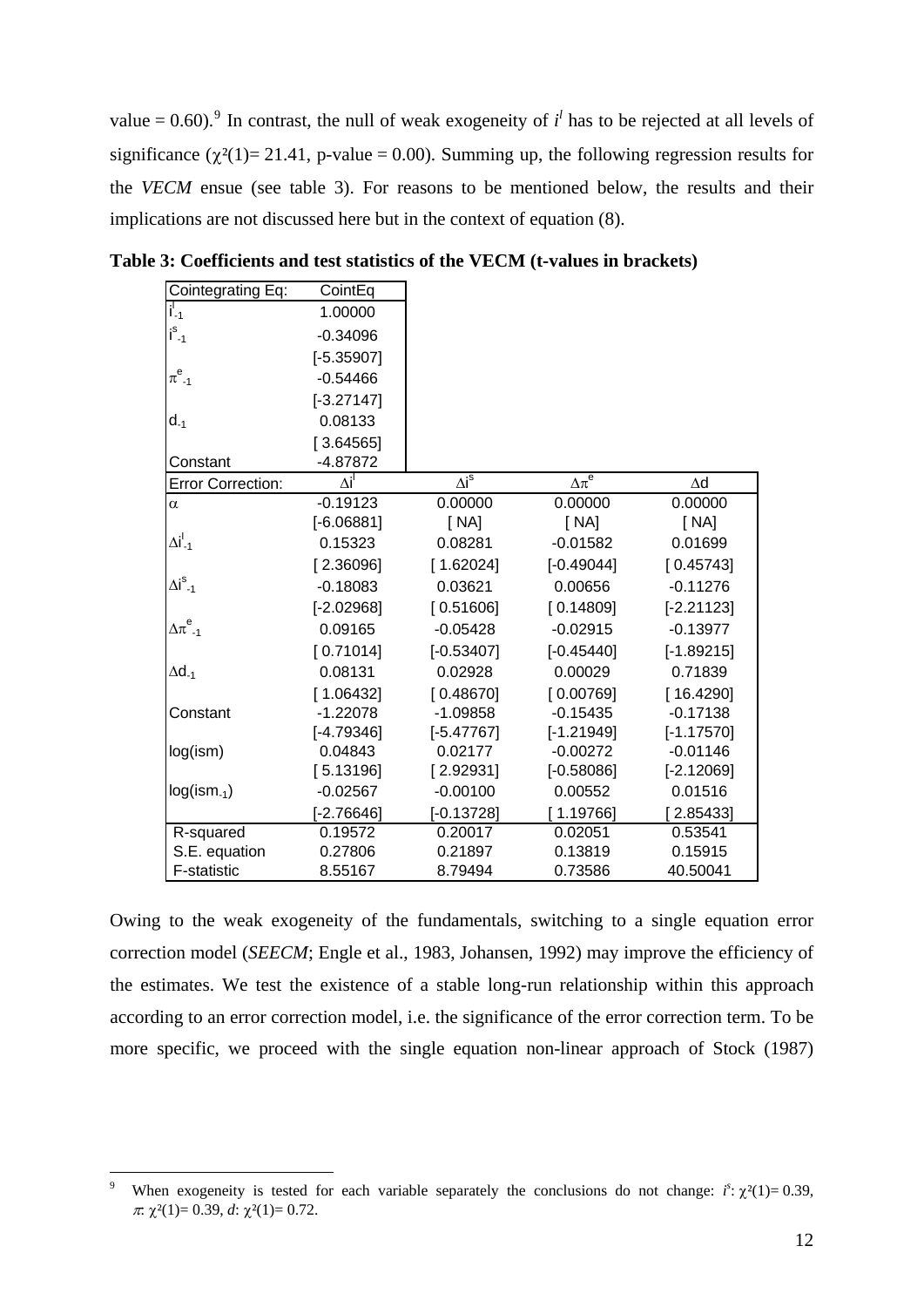where the error correction model and the cointegration relation are estimated simultaneously.<sup>[10](#page-16-0)</sup> Thus, we estimate the following equation:

(7) 
$$
\Delta i_t^l = \alpha \cdot (i_{t-1}^l - \beta \cdot z_{t-1}) + \sum_{j=1}^m \gamma_j \cdot \Delta i_{t-j}^l + \sum_{j=0}^m \varphi_j \cdot \Delta z_{t-j} + \sum_{j=0}^m \psi_j \cdot x_{t-j} + \varepsilon_t
$$

where *z* is the vector of  $I(1)$ -variables *i*<sup>s</sup>, *d* and  $\pi$ <sup>*e*</sup> which enter the cointegration space, *x* is a vector of (stationary) regressors only entering short-run dynamics (in our case *ism*),  $\alpha$  is the error correction term and  $\varepsilon$  is a white-noise residual. The significance of  $\alpha$  is assessed according to the critical values of Banerjee et al. (1998). Significance is taken as evidence of cointegration.<sup>[11](#page-16-1)</sup> To obtain the standard errors and the t-statistics of the long-run coefficients  $\beta$ , we estimate the Bewley transformation of the model (West, 1988).

The bracket term of (7) with the variables in levels describes the cointegration relationship that has been normalized to the long-term interest rate. The lag length (*m*) is restricted to a maximum of four. A general-to-specific-modeling is pursued with the so-called backward procedure, i. e. insignificant coefficients (error probability  $> 5\%$ ) have been successively deleted. The final regression reads as (absolute t-values in brackets below coefficients)

(8) 
$$
\Delta i_t^l = -0.25 \cdot (i_{t-1}^l - 0.33 i_{t-1}^s - 0.56 \pi_{t-1}^e + 0.07 d_{t-1} + 8.61)   
+ 0.15 i_{t-1}^l + 1.88 i s m_t - 1.02 i s m_{t-1} + 0.53 \Delta i_t^s - 0.20 \Delta i_{t-1}^s   
\n (2.4) (4.1) (4.1) (4.2) (4.3)
$$

1

 $R^2 = 0.32$ ;  $SE = 0.25$ ;  $LM(1) = 0.04$ ;  $LM(4) = 1.09$ ;  $ARCH(1) = 0.10$ ;  $ARCH(4) = 1.10$ ;  $JB = 1.00$ ; CUSUM: stable; CUSUM square: stable.

The coefficients of the long-run relationship show the theoretically expected signs and are statistically significant at standard levels. They largely resemble those of the Johansen procedure. This is indicative of some stability irrespective of the applied econometric methodology. In the long run, a rise in core inflation has almost a 1-to-1-effect on the longterm interest rate (assuming that a rise in expected inflation increases the short run interest rate one to one). This might confirm the existence of the Fisher effect and is in line with Keeley and Hutchison (1986) who emphasize that this result could be due to monetary regime stability. The Greenspan era on which we concentrate in this paper obviously was

<span id="page-16-1"></span><span id="page-16-0"></span><sup>&</sup>lt;sup>10</sup> As Banerjee et al. (1986) have shown, this single equation model is superior to the two-step procedure of Engle and Granger (1987) as it avoids the small sample bias. Furthermore, this approach still yields valid results in the case of structural breaks (Campos et al., 1996). Compared to Johansen's maximum likelihood procedure (Johansen, 1995; 2000) we restrict the number of cointegration relationships to one. But this seems justified according to the pre-tests within the Johansen framework.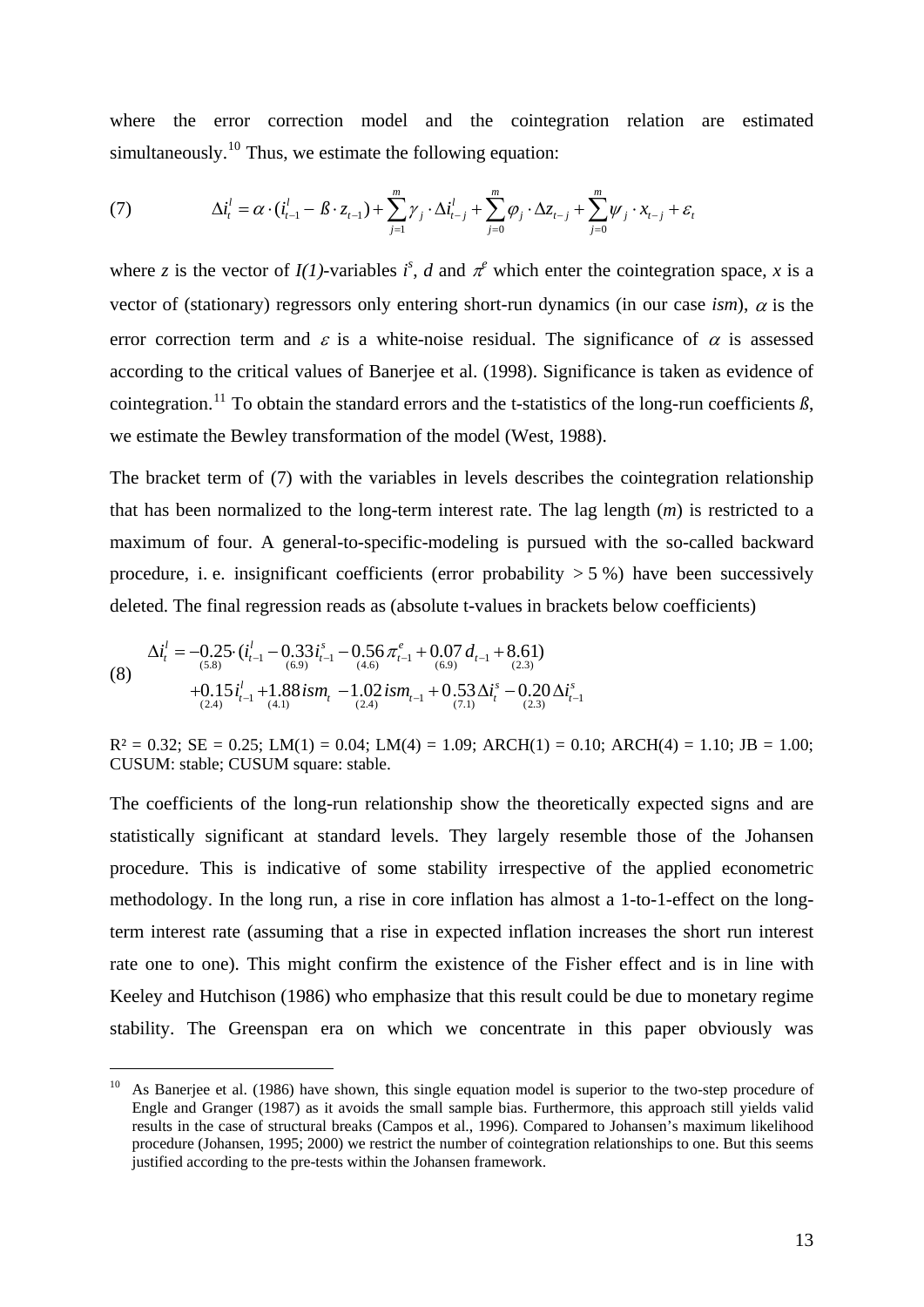characterized by such stability. The short-term interest rate also exerts a highly significant positive impact. This result points to the important role of monetary policy and arbitrage in determining long-term rates. The coefficient on  $i<sup>s</sup>$  indicates that a permanent rise in the shortterm interest rate of, say, 100 basis points will result in an increase of the long-term interest rate of 33 basis points.<sup>[12](#page-17-0)</sup> Accordingly, the term structure is going to flatten with higher and to steepen with lower short-term rates (see also Diebold et al., 2006). The less than proportional response of  $i^l$  to  $i^s$  in the US has also been detected by Ducoudré (2005). The overall impact of the business cycle, measured by *ism*, on  $i^l$  is positive, indicating that the effect via the supply of bonds is dominating (in line with Diebold et al., 2006). The contemporaneous reaction of *i l* to *ism* is positive and highly significant. In the short-run, a contemporaneous 1% increase of the *ism* results in a 1.9 percentage point increase in  $i^l$ . This value, being greater than 1, implies that the nominal interest rate is on average more volatile than expectations about the future development of the business cycle. The significantly positive relationship between  $i<sup>l</sup>$  and its first lag may be an indication that the interest rate is in the short run also driven by nonfundamental factors. This could be due to the market behavior of chartists and technical analysts (Nagayasu, 1999) whose interest rate forecasts are usually based on past interest rate movements.

The coefficient of the structural factor *d* is significantly positive. A value of 0.07 means that an increase of the debt ratio by 1 percentage point lowers the bond yield by 7 basis points. In the last four years, the amount of Treasuries held by foreigners increased by about 10 percentage points. This alone would have had a downward impact of 70 basis points on bond yields. This result is in line with Warnock and Warnock (2005), Frey and Moët (2005) as well as Bernanke et al. (2004). Longstaff (2004), in contrast, argues that if US investors, who presumably may benefit more from the highly liquid Treasury market than many foreign holders of Treasury debt, suddenly begin to purchase Treasuries from these foreign holders, the yields on Treasuries should increase to reflect the increased popularity of holding Treasuries. However, he finds that this effect is only significant for maturities up to three years.

The coefficient of the error correction term is negative and highly significant. Thus, one condition for long-run stability is satisfied. The parameter estimate of -0.25 suggests a half-

 $11$ The conclusions of Pesavento (2004) indicate that such kind of tests, if suitably specified, perform better than other cointegration tests in terms of power in large and small samples and are also not worse or better in terms of size distortions.<br><sup>12</sup> According to Poole (2005) the average historical relationship between the short and the long rate is about

<span id="page-17-0"></span><sup>0.30.</sup>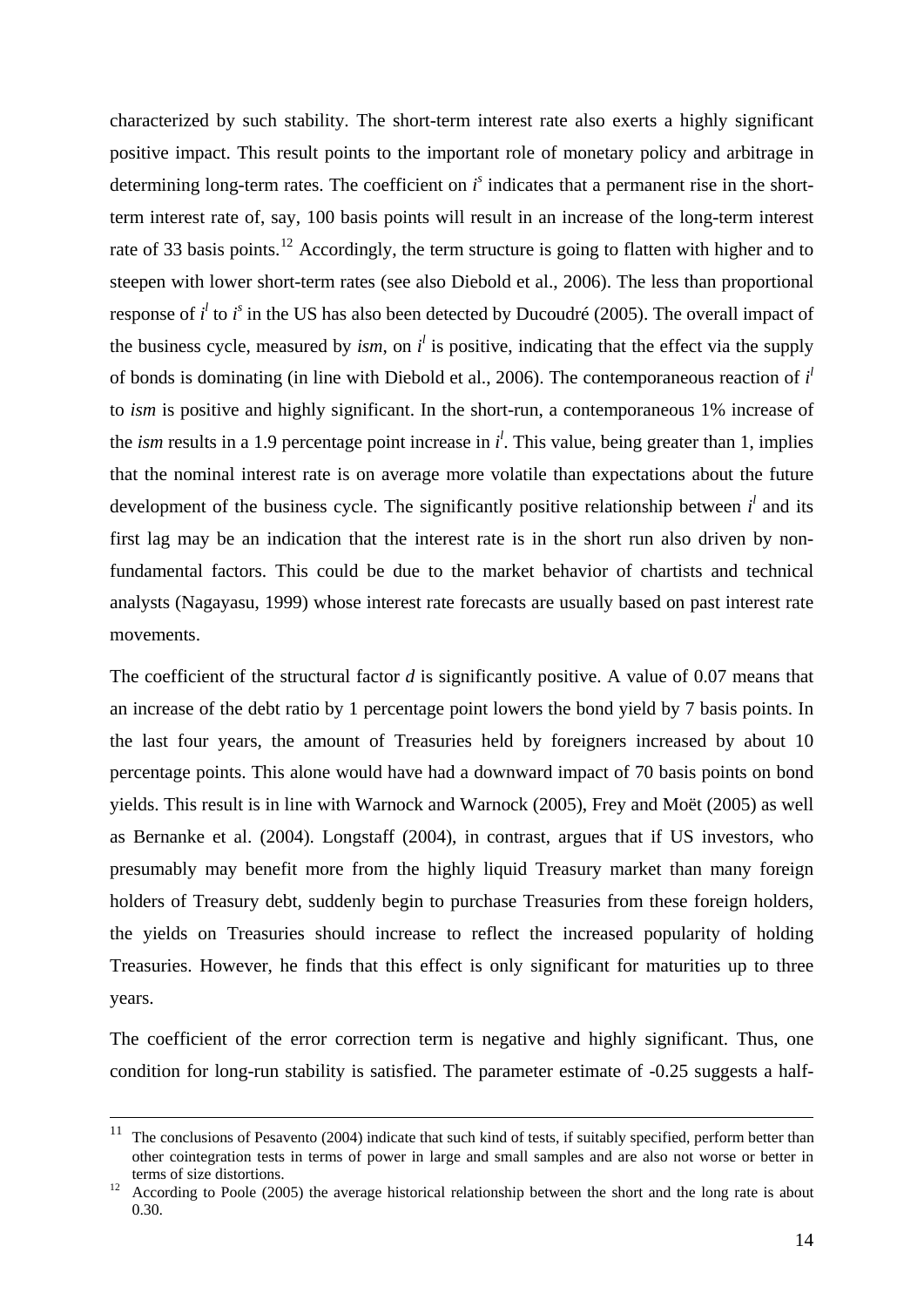life of shocks of about two months. In other words, the gap between the long-term nominal interest rate and its equilibrium value is halved within two months after the occurrence of an exogenous shock. Within one year, the gap is accordingly reduced by over 97%.<sup>[13](#page-18-0)</sup>

Breusch-Godfrey Lagrange multiplier tests (LM) do not indicate autocorrelation in the residuals (1st and 4th order). Nor can the Lagrange multiplier (ARCH) test for autoregressive conditional heteroskedasticity (1st and 4th order) identify any violations of the white-noise assumptions. In addition, the Jarque-Bera (JB) test confirms the normality of the residuals. And finally, CUSUM tests do not indicate parameter or variance instability. This once again underscores the stability of the estimated relation.

In the introduction, we mentioned that some commentators argue that structural or uncommon factors are needed to explain the recent behavior of bond yields. To examine whether the foreign debt ratio *d* captures these structural or uncommon factors adequately, we use the cointegration relation of our model to calculate a "fair value" of bond yields. Figure 5 shows that bond markets were overvalued in the course of 2005. But obviously the "disequilibrium" was not unusually high in a historical perspective. Our four variables seem to capture the evolution of bond yields quite well. Therefore, it is not necessary to revert to additional structural or technical factors. In contrast, the macro factors  $(i^s, \pi^e, i^s)$  *alone* are not capable to explain the developments satisfactorily as would have been the case until mid 2005 (see Clostermann and Seitz, 2005).

1

<span id="page-18-0"></span><sup>&</sup>lt;sup>13</sup> The half-life is calculated as  $log(0.5)/log(1+\alpha)$ .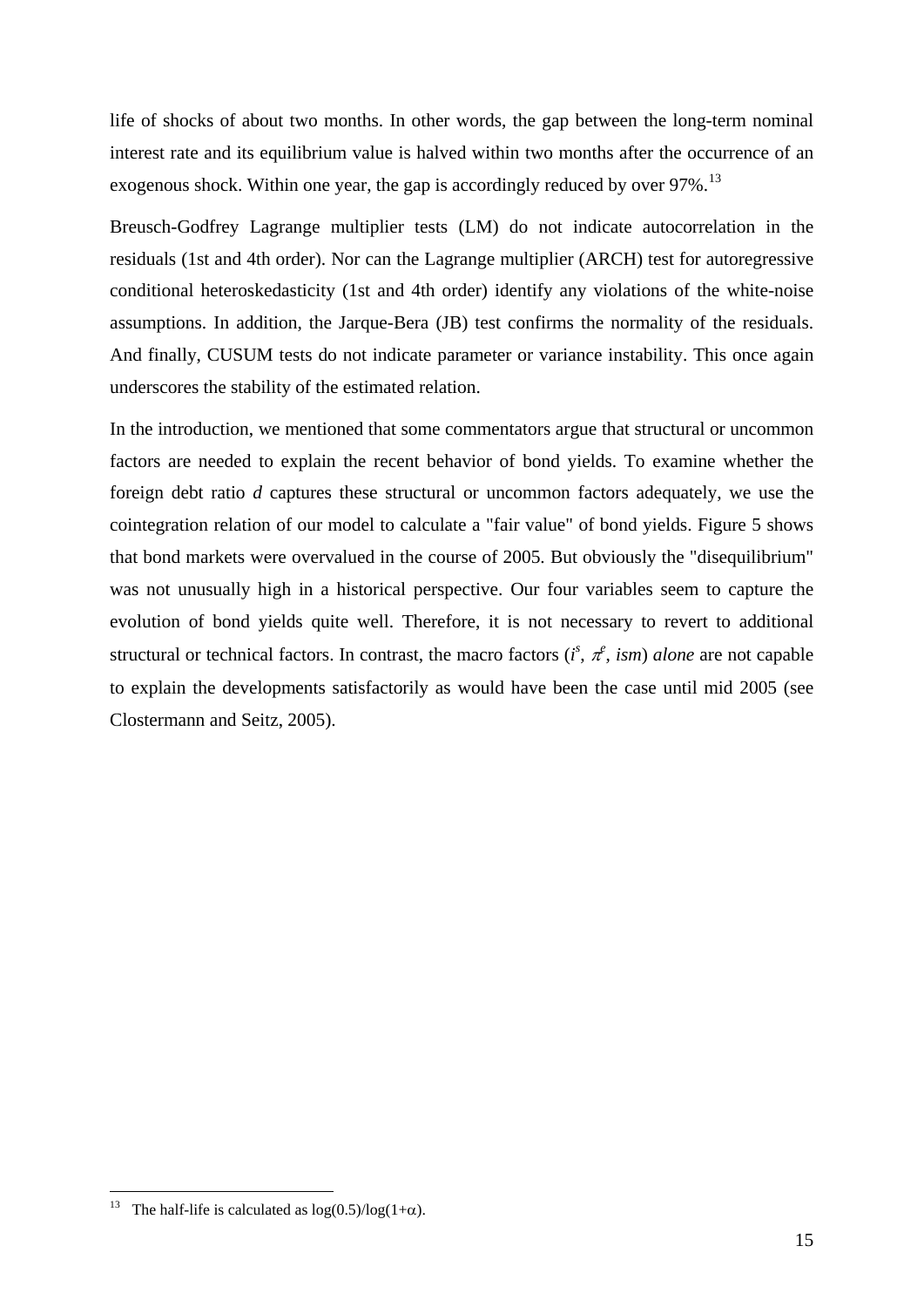

**Figure 5: The fair value of 10-year Treasury bonds (in %)** 

#### **3.3 Forecast evaluation**

In order to assess the quality of our single equation error correction model (*SEECM*) in forecasting exercises, we compare it with a random-walk-model (*RWM*). Following the influential article of Meese and Rogoff (1983), the *RWM* has become a very popular benchmark in forecast evaluation. In line with the unit root tests, the *RWM* is specified without a constant or trend.

We run two different kinds of out-of-sample forecasts of up to 12 months into the future. The first are fully dynamic forecasts which assume that the forecaster has no idea about the future evolution of the right-hand side variables and bases his predictions of these variables on simple univariate time series models. Thus, the forecasts include only information that had actually been available at the time it was carried out. In contrast to this narrow information set, the second approach assumes that the forecaster knows the true values of the exogenous variables. Realistically, the actual forecasting environment should be somewhere between these two extreme cases.

The h-step-ahead forecast error  $(e_{t+h,t})$  is calculated as the difference between the actual value of  $i^l$  at time  $t+h$  ( $i^l_{t+h}$ ) and its forecast value ( $i^l_{t+h,t}$ )

$$
(9) \quad e_{t+h,t} = \dot{i}_{t+h}^l - \dot{i}_{t+h,t}^l
$$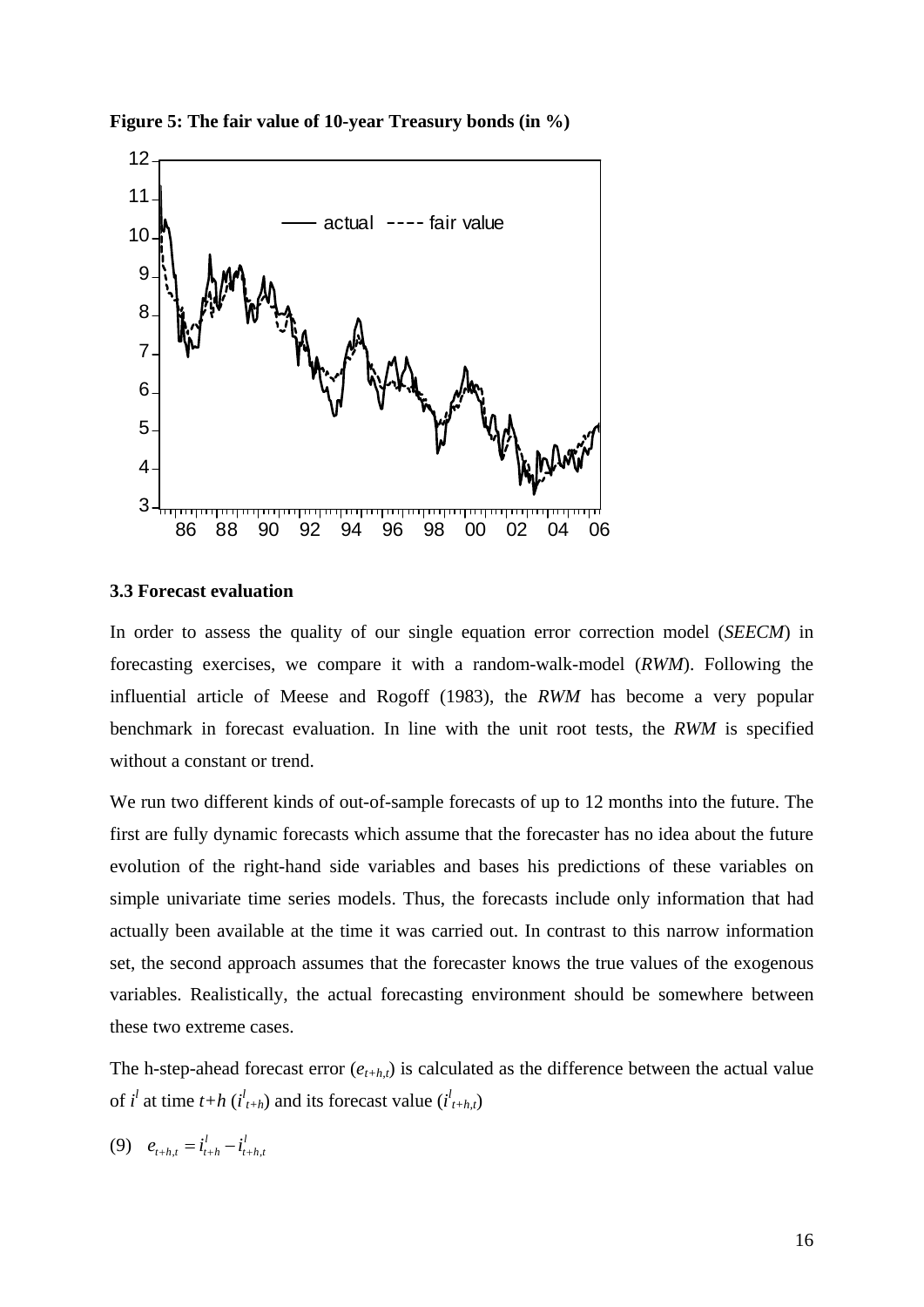The forecasts are carried out recursively. The "first" estimation period is 1986:1-1995:7 and the first forecast period runs from 1995:8 to 1996:7. The forecast "window" is then successively extended month by month. Consequently, the next estimation period is 1986:1- 1995:8 and the forecast period is from 1995:9 to 1996:8. And the last forecast period is from 2005:7 to 2006:6. In sum, we get 120 true out-of-sample forecast errors for each "*h*".

The quality of the forecasts of the competing models is assessed using two criteria. The first is the root mean squared error (*RMSE*):

(10) 
$$
RMSE_h = \sqrt{\frac{1}{T} \sum_{t=1}^{T} e_{t+h,t}^2}
$$

A smaller *RMSE* implies better forecast performance. A formal test based on the loss differential (Diebold and Mariano, 1995) provides information on the significance of the relative forecasts.

Additionally, we calculate a so-called hit ratio (*HR*). It assesses the correct sign match and makes use of an indicator variable *J* which has the following properties

$$
\begin{aligned}\n\text{if } \text{sign}\left(i_{t+h}^l - i_t^l\right) &= \text{sign}\left(i_{t+h,t}^l - i_t^l\right) \Leftrightarrow J = 1 \\
\text{if } \text{sign}\left(i_{t+h}^l - i_t^l\right) &\neq \text{sign}\left(i_{t+h,t}^l - i_t^l\right) \Leftrightarrow J = 0\n\end{aligned}
$$

Therefore, *HR* is defined as

(11) 
$$
HR_h = \left(\frac{1}{T}\sum_{t=1}^T J_t\right) \cdot 100.
$$

The higher the *HR*, the more often the forecast signals the correct direction of interest rate changes.[14](#page-20-0) For example, a *HR* of 70% implies that in 70% of all cases the model predicts the correct sign of future interest rate changes. The significance relative to the *RWM* is again tested according to the test statistics developed in Diebold and Mariano (1995). Both forecast evaluation criteria - *RMSE* and *HR* - are discussed in Cheung et al. (2005).

<span id="page-20-0"></span>Table 4 shows the two forecasting metrics as well as the p-values of the null that the *SEECM* and the *RWM* have equal forecasting accuracy. As is evident from this table, our model always outperforms the *RWM* significantly in the perfect foresight case, i.e. the average forecast errors of the *SEECMs* are lower and the signs of interest rate changes are more often correctly forecasted by the *SEECMs*. In the fully dynamic case, the predictions of the *SEECM* are also better than the *RWM*, but in many cases the differences are not significant. This is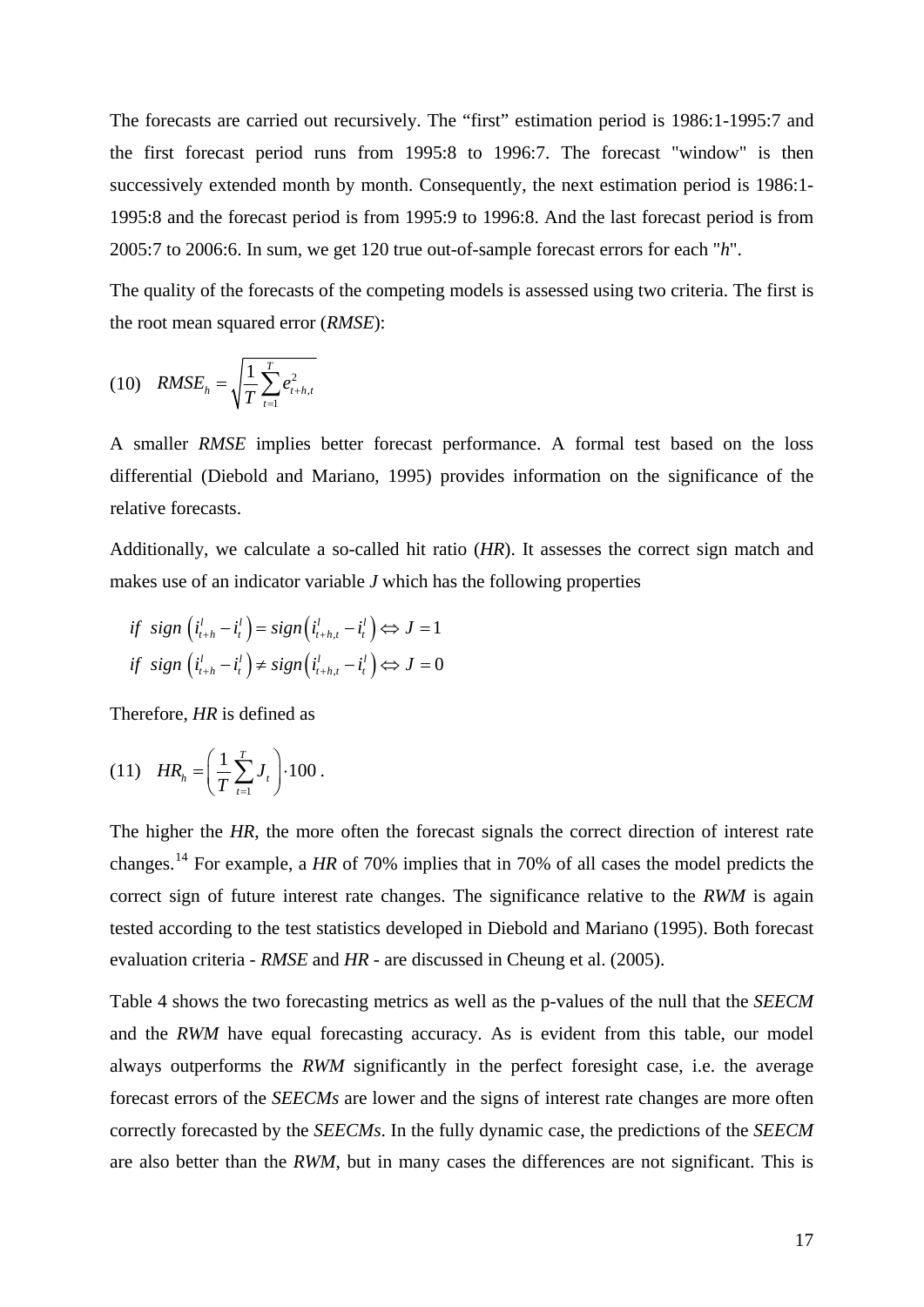especially true for the *RMSE* where we are only able to beat the RWM significantly for the two longest forecast horizons (h=11, 12). Overall, the results underpin the superiority of the *SEECMs*, especially for longer forecast horizons. Moreover, it is obvious that the *SEECM* does a better job the better the forecaster's predictive abilities with regard to the exogenous variables.

| Forecast horizon | <b>SEECM, Fully Dynamic</b> |             |                  | SEECM, Perf. Foresight |             |             |                  |             |
|------------------|-----------------------------|-------------|------------------|------------------------|-------------|-------------|------------------|-------------|
| Months ahead     | <b>RMSE</b>                 | Probability | <b>Hit Ratio</b> | <b>Probability</b>     | <b>RMSE</b> | Probability | <b>Hit Ratio</b> | Probability |
|                  | 26.76                       | 0.50        | 54.17            | 0.38                   | 24.46       | 0.01        | 62.50            | 0.00        |
| 2                | 38.40                       | 0.43        | 55.00            | 0.32                   | 32.56       | 0.00        | 72.50            | 0.00        |
| 3                | 45.16                       | 0.68        | 58.33            | 0.13                   | 34.53       | 0.00        | 75.83            | 0.00        |
| 4                | 51.46                       | 0.52        | 61.67            | 0.03                   | 36.43       | 0.00        | 75.00            | 0.00        |
| 5                | 55.48                       | 0.35        | 56.67            | 0.14                   | 37.38       | 0.00        | 79.17            | 0.00        |
| 6                | 57.12                       | 0.22        | 60.00            | 0.08                   | 37.90       | 0.00        | 83.33            | 0.00        |
| 7                | 58.60                       | 0.19        | 65.00            | 0.01                   | 37.99       | 0.00        | 80.00            | 0.00        |
| 8                | 60.76                       | 0.25        | 60.00            | 0.10                   | 38.13       | 0.00        | 82.50            | 0.00        |
| 9                | 62.71                       | 0.20        | 67.50            | 0.00                   | 38.18       | 0.00        | 80.00            | 0.00        |
| 10               | 65.72                       | 0.15        | 69.17            | 0.00                   | 37.98       | 0.00        | 81.67            | 0.00        |
| 11               | 68.38                       | 0.09        | 66.67            | 0.00                   | 37.53       | 0.00        | 82.50            | 0.00        |
| 12               | 71.49                       | 0.05        | 70.00            | 0.00                   | 37.34       | 0.00        | 81.67            | 0.00        |

**Table 4: Forecast quality of different models** 

#### **4. Summary and conclusions**

1

Our results reveal that the development of long-term bond yields in the US can be very well explained by three standard macroeconomic factors which are widely considered to be the minimum set of fundamentals needed to capture basic macroeconomic dynamics - monetary policy, the business cycle and inflation expectations - augmented by the share of Treasuries held by foreigners. The latter variable captures the structural factors often mentioned in the literature. These four variables are able to explain the movement of bond yields in a stable manner. Further macro variables are not needed to capture the evolution of bond yields from 2004 to 2006.

Our forecasting exercises show that we are able to outperform a random walk model. In these tests, the fully-dynamic approach assumes that the forecaster has no information at all about the exogenous variables. An assumption that is obviously conservative in real world applications. On the other side, the perfect foresight case neglects informational deficiencies. The random walk model which we use as a benchmark might be criticized as being too "naive" in that it can be improved by including more ar- and ma-terms. Nevertheless, it is standard in the literature (see, e.g., Cheung et al., 2005). In this respect, one may be interested

 $14$  The direction-of-change statistic is one which is often used by practitioners.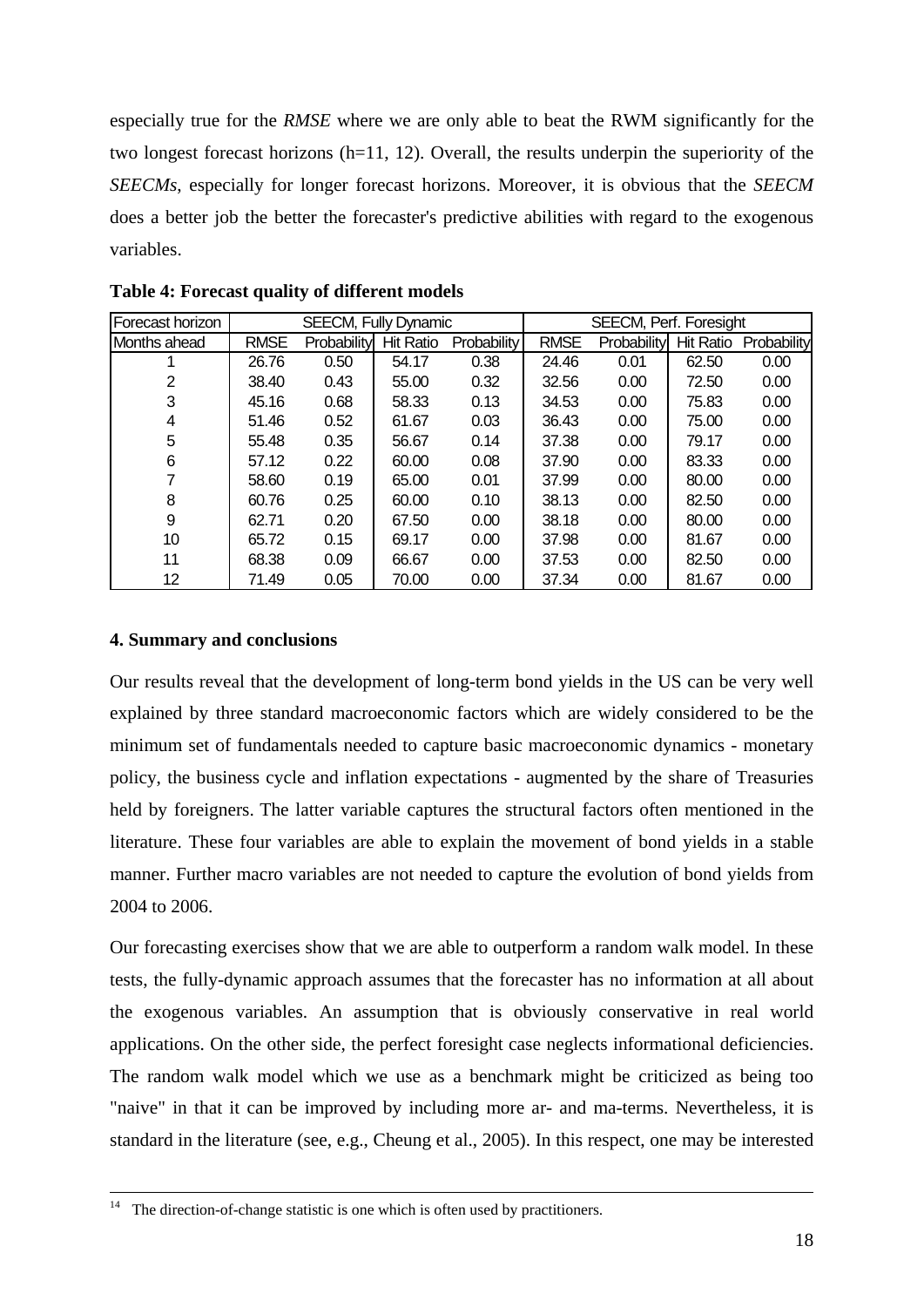in further evaluation metrics, e.g. a consistency criterion, to check the robustness of our results. This is left to future research.

#### **References**

- Bandholz, H. (2006), US Treasuries: Cyclical Outweighing Structural Factors, HVB Friday Notes, 30 June 2006, 3-5.
- Banerjee, A., J. Dolado, D.F. Hendry & G.W. Smith (1986), Exploring Equilibrium Relationships in Econometrics Through Static Models: Some Monte Carlo Evidence, Oxford Bulletin of Economics and Statistics 48, 253-277.
- Banerjee, A., J. Dolado & R. Mestre (1998), Error Correction Mechanism Tests for Cointegration in a Single Equation Framework, Journal of Time Series Analysis 19, 267- 283.
- Bernanke, B.S., V.R. Reinhart & B.P. Sack (2004), Monetary Policy Alternatives at the Zero Bound: an empirical assessment, Finance and Economics Discussion Series of the Federal Reserve Board, 2004-48, September 2004.
- Breedon, F., S.G.B. Henry & G.A. Williams (1999), Long-term Real Interest Rates: evidence on the global capital market. Oxford Review of Economic Policy 15, 128–142.
- Brooke, M., A. Clare & I. Lekkos (2000), A Comparison of Long Bond Yields in the United Kingdom, the United States and Germany, Bank of England Quarterly Bulletin 40, 150- 158.
- Campos, J., N. Ericsson & D.F. Hendry (1996), Cointegration Tests in the Presence of Structural Breaks, Journal of Econometrics 70, 187-220.
- Caporale, G.M. & G. Williams (2002), Long-term Nominal Interest Rates and Domestic Fundamentals, Review of Financial Economics 11, 119-130.
- Cheung, Y.-W., M.D. Chinn & A.G. Pascual (2005), Empirical Exchange Rate Models of the Nineties: Are any fit to survive?, Journal of International Money and Finance 24, 1150- 1175.
- Christiano, L., M. Eichenbaum & C. Evans (2005), Nominal Rigidities and the Dynamic Effects of a Shock to Monetary Policy, Journal of Political Economy 113, 1-45.
- Clostermann, J. & F. Seitz (2005), Are Bond Markets Really Overpriced: The case of the US, University of Applied Sciences Ingolstadt, Working Paper Nr. 11, December.
- Demiralp, S. & O. Jordà (2004), The Response of Term Rates to Fed Announcements, Journal of Money, Credit, and Banking 36, 387-405.
- Dewachter, H. & M. Lyrio (2006), Macro Factors and the Term Structure of Interest Rates, Journal of Money, Credit, and Banking 38, 119-140.
- Diebold, F.X. & R. Mariano (1995), Comparing Predictive Accuracy, Journal of Business and Economic Statistics 13, 253-265.
- Diebold, F.X., G.D. Rudebusch & S.B. Aruoba (2006), The Macroeconomy and the Yield Curve: A Dynamic Latent Factor Approach, Journal of Econometrics 131, 309-338.
- Ducoudré, B. (2005), Fiscal Policy and Interest Rates, OFCE Working Paper No. 2005-08, June.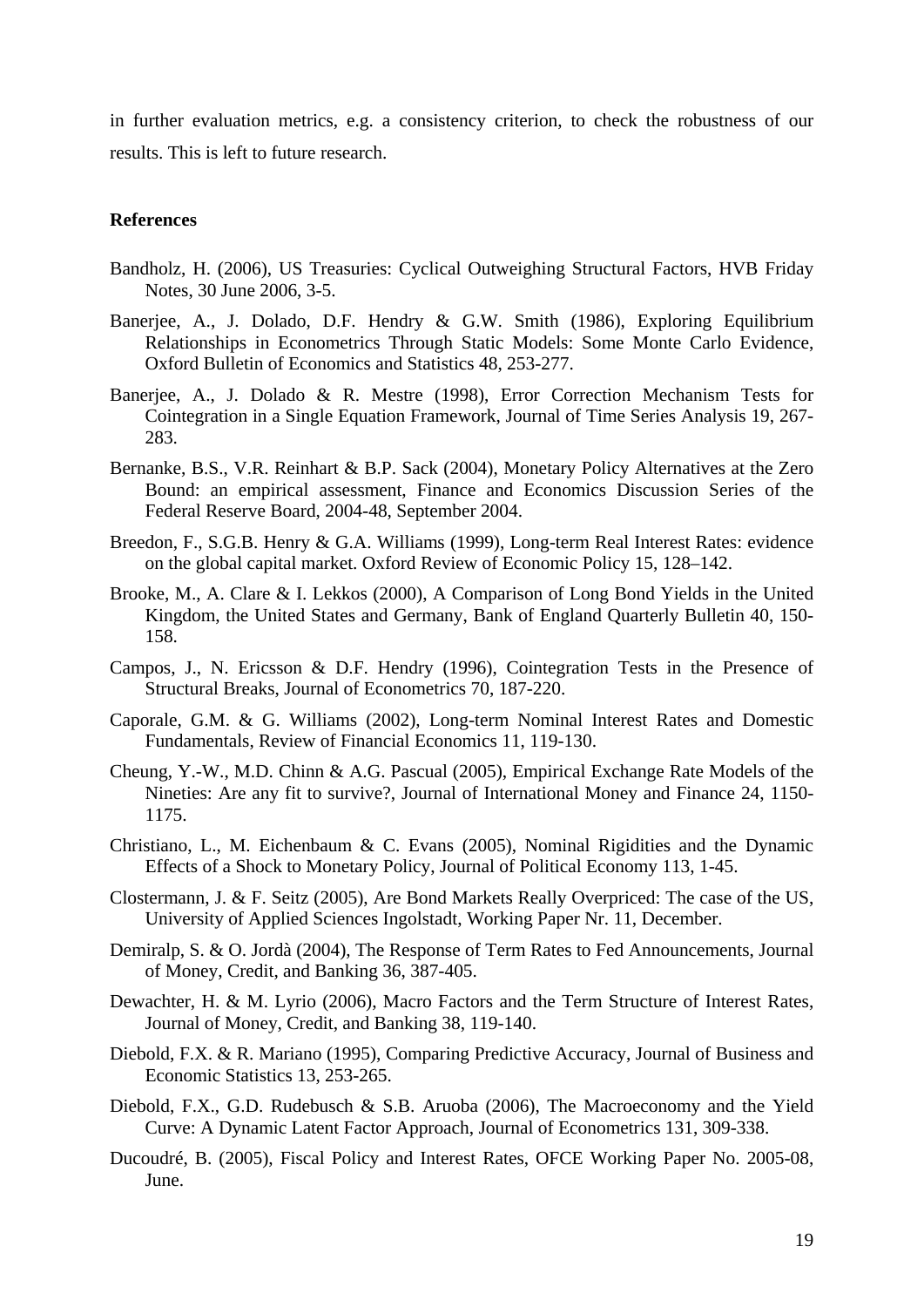- Durré, A. & P. Giot (2005), An International Analysis of Earnings, Stock Prices and Bond Yields, ECB Working Paper No. 515, August.
- Ehrmann, M., M. Fratzscher & R. Rigobon (2005), Stocks, Bonds, Money Markets and Exchange Rates: Measuring International Financial Transmission, NBER Working Paper 11166, March.
- Engle, R. & C. Granger (1987), Cointegration and Error Correction: Representation, Estimation, and Testing, Econometrica 35, 251-276.
- European Central Bank (2005), Monthly Bulletin April 2005.
- European Central Bank (2006), The Accumulation of Foreign Reserves, Occasional Paper No. 43, February.
- Fels, J. & M. Pradhan (2006), Fairy Tales of the US Bond Market, Morgan Stanley Research Global, July 26, 2006.
- Frey, L. & G. Moët (2005), US Long-term Yields and FOREX Interventions by Foreign Central Banks, Banque de France Bulletin Digest no. 137, May 2005, 19-32.
- Greenspan, A. (2005), Testimony Before the Committee on Banking, Housing, and Urban Affairs of the U.S. Senate on February 16, 2005.
- Gujarati, D.N. (1995), Basic Econometrics, 3<sup>rd</sup> ed., McGraw-Hill, Singapore.
- Johansen, S. (1995), Likelihood-based Inference in Cointegrated Vector Auto-regressive Models, Oxford University Press, Oxford, New York.
- Johansen, S. (2000), Modelling of Cointegration in the Vector Autoregressive Model, Economic Modelling 17, 359-373.
- Jordá, O. & K.D. Salyer (2003), The Response of Term Rates to Monetary Policy Uncertainty, Review of Economic Dynamics 6, 941-962.
- Keeley, M.C. & M.M. Hutchison (1986), Rational Expectations and the Fisher Effect: implications of monetary regime shifts, Federal Reserve Bank of San Francisco, Working Papers in Applied Economic Theory 86-11.
- Kozicki, S. & G. Sellon (2005), Longer-Term Perspectives on the Yield Curve and Monetary Policy, Federal Reserve Bank of Kansas City Economic Review 99, No 4, 5-33.
- Longstaff, F.A. (2004), The Flight-to-Liquidity Premium in U.S. Treasury Bond Prices, Journal of Business 77, 511-526.
- MacKinnon, J.G., A.A. Haug & L. Michelis (1999), Numerical Distribution Functions of Likelihood Ratio Tests for Cointegration, Journal of Applied Econometrics 14, 563-577.
- Meese, R. & K. Rogoff (1983), Empirical Exchange Rate Models of the Seventies: do they fit out of sample?, Journal of International Economics 14, 3-24.
- Mehra, Y.P. (1995), Some Key Empirical Determinants of Short-Term Nominal Interest Rates, Federal Reserve Bank of Richmond Economic Quarterly 81/3, 33-51.
- Monticini, A. & G. Vaciago (2005), Are Europe's Interest Rates led by Fed Announcements, Working Paper, University of Exeter.
- Nagayasu Y. (1999), Japanese Effective Exchange Rates and Determinants: A Long-Run Perspective, in: R. MacDonald & J. Stein: Equilibrium Exchange Rates, Norwell, MA., 323-347.
- Paesani, P., R. Strauch & M. Kremer (2006), Public Debt and Long-Term Interest Rates The Case of Germany, Italy and the USA, ECB Working Paper No 656, July.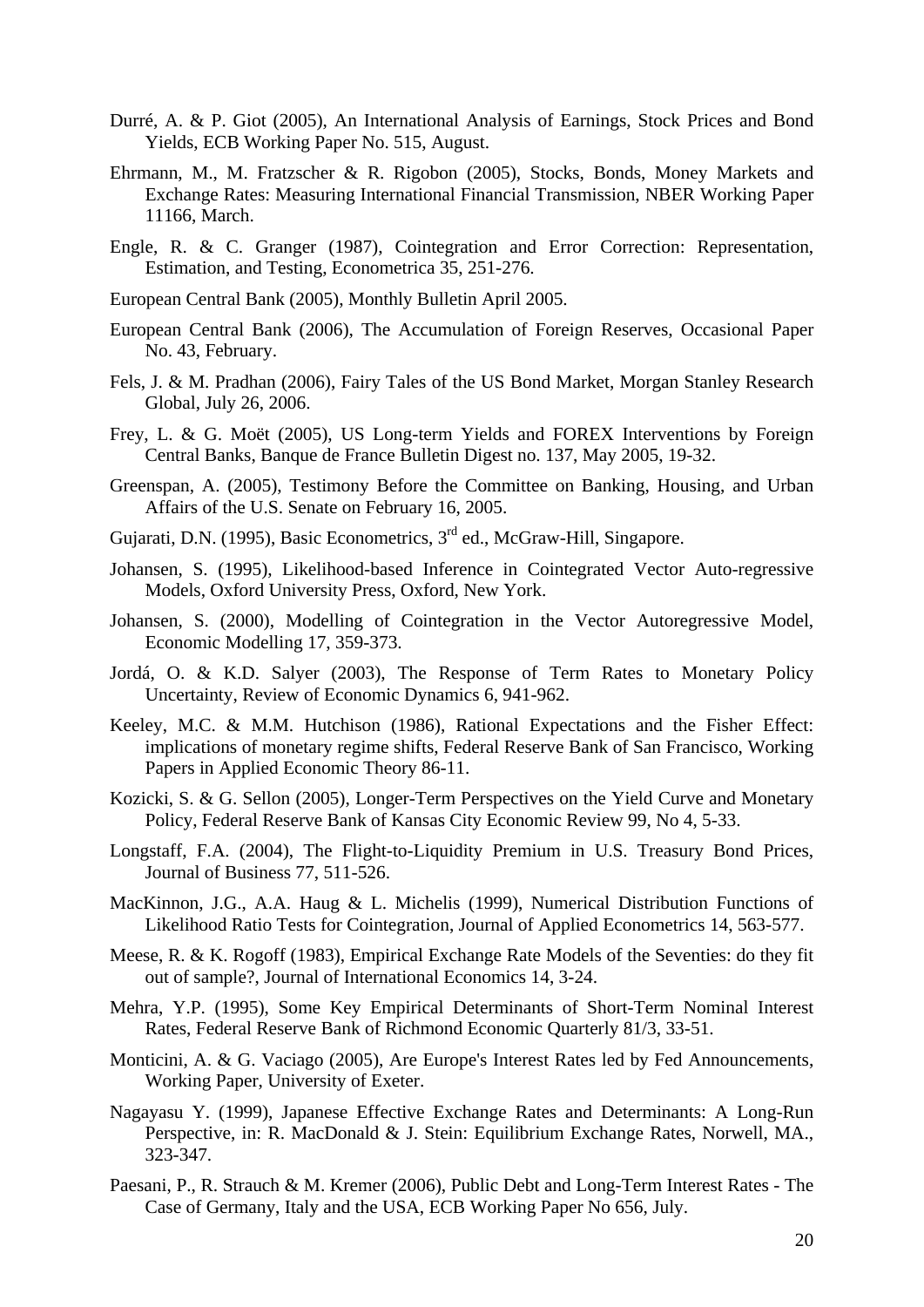- Pesavento, E. (2004), Analytical Evaluation of the Power of Tests for the Absence of Cointegration, Journal of Econometrics 122, 349-384.
- Poole, W. (2005), Understanding the Term Structure of Interest Rates, Federal Reserve Bank of St. Louis Review 87, 589-595.
- Rudebusch, G.D., E.T. Swanson & T. Wu (2006), The Bond Yield "Conundrum" from a Macro-Finance Perspective, Federal Reserve Bank of Dallas, Working Paper 2006-16.
- Stock, J.H. (1987), Asymptotic Properties of Least Squares Estimators of Cointegrating Vectors, Econometrica 55, 1035-1056.
- Tanzi, V. (1976), Inflation, Indexation and Interest Income Taxation, Banca Nazionale del Lavoro Quarterly Review 29, 54-76.
- Tobin, J. (1965), Money and Economic Growth. Econometrica 33, 671–684.
- Warnock, F.E. & V.C. Warnock (2005), International Capital Flows and U.S. Interest Rates, International Finance Discussion paper 840, September 2005.
- West. K.D. (1988), Asymptotic Normality, When Regressors have a Unit Root, Econometrica 56, 1397-1417.
- Wu, T. (2005), The Long-term Interest Rate Conundrum: Not Unraveled Yet, Federal Reserve Bank of San Francisco Economic Letter 2005-08.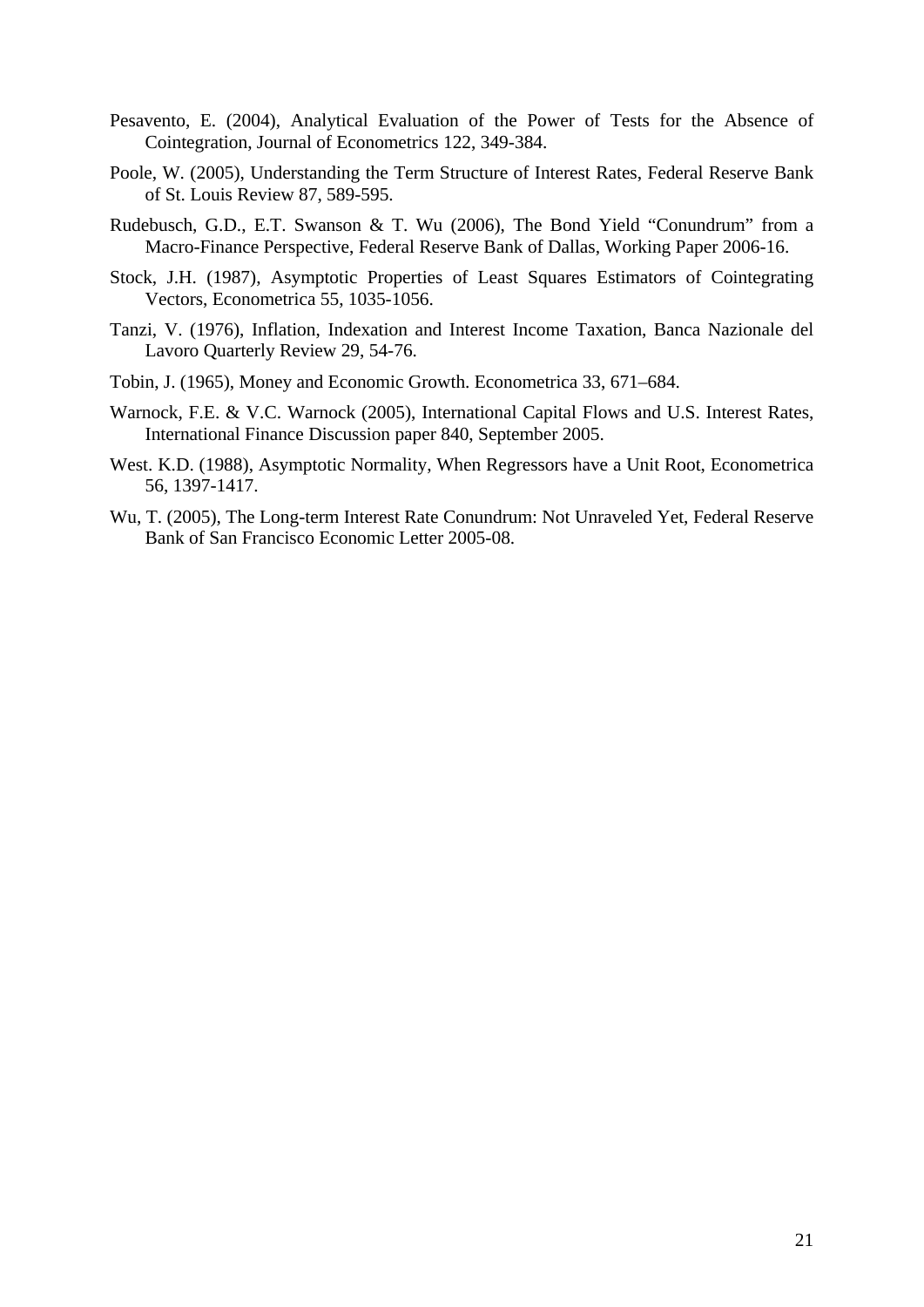### **Bisher erschienene Weidener Diskussionspapiere:**

- 1 "Warum gehen die Leute in die Fußballstadien? Eine empirische Analyse der Fußball-Bundesliga" von Horst Rottmann und Franz Seitz
- 2 "Explaining the US Bond Yield Conundrum" von Harm Bandholz, Jörg Clostermann und Franz Seitz